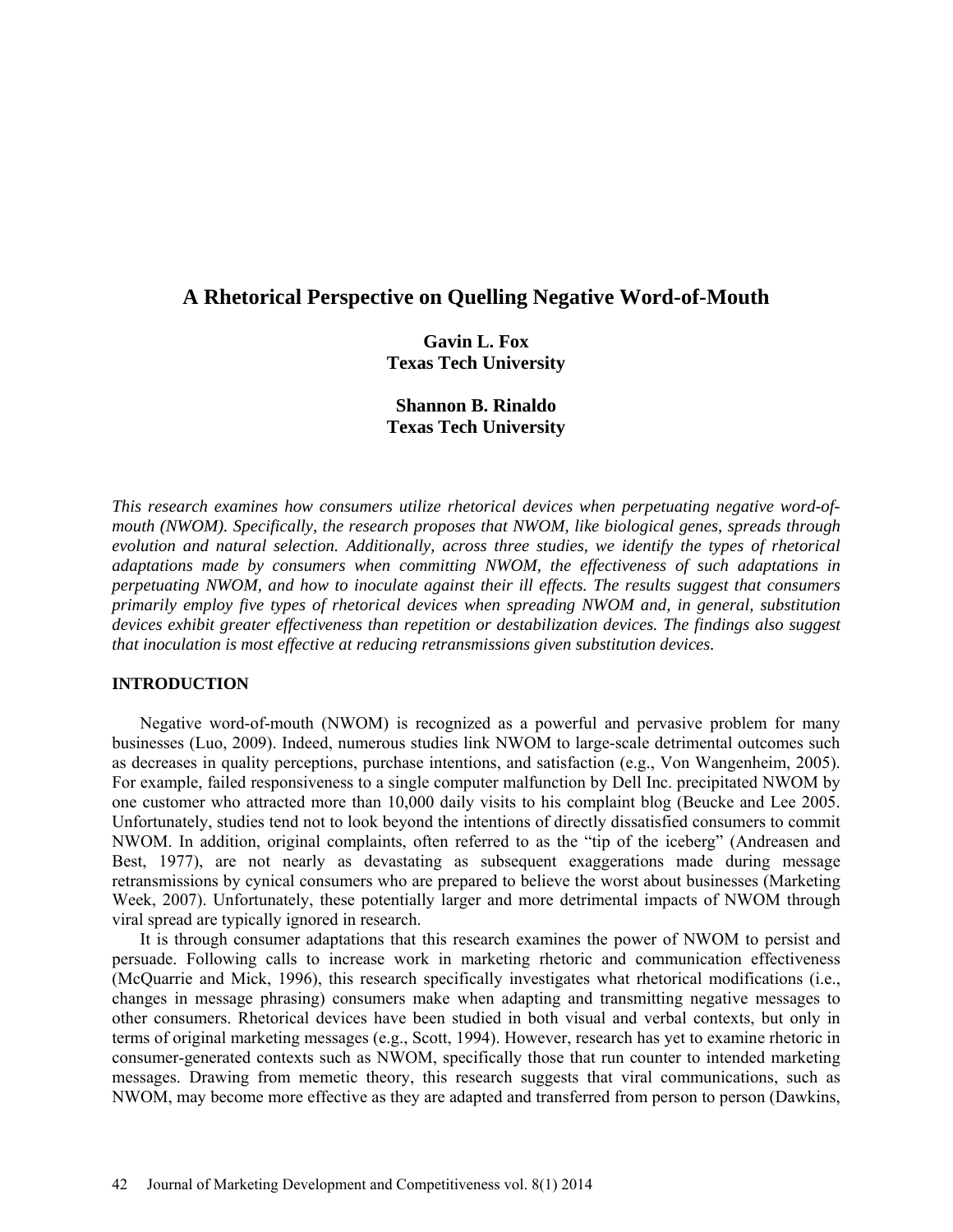1989; McQuarrie and Mick, 1996). In addition, studies support the notion that NWOM is perceived as more trustworthy than marketing messages generated by firms (e.g., Murray, 1991).

This research contributes to the growing literature on complaining in three primary ways. First, it identifies the rhetoric surrounding consumer retransmissions of NWOM. In doing so, the research details *how* consumers phrase negative messages. This research builds off of the pioneering work of McQuarrie and Mick (1996) in advertising rhetoric to develop a taxonomy of rhetorical devices employed in negative word-of-mouth. Second, this research examines the effectiveness of different rhetorical devices to spread NWOM and generate negative attitudes and behaviors toward firms. As a result, the findings of researchers such as Mothersbaubg et al. (2002) are extended into a new context. Third, the research investigates how firms can use inoculation to thwart NWOM by consumers. Specifically, the viral spread of negative messages is viewed from a biological stance whereby small doses of negative information should limit damage done by NWOM, just as weak strains of biological viruses are used to prevent physical infections in people (Cooper, 2010). As such, we hypothesize and investigate how these catalysts alter the effectiveness and ultimately the survivability of negative messages.

To accomplish the research goals, this research focuses on text-based communications. Text-based wordof-mouth (e.g., texting, email, and blogging) is rapidly becoming a primary tool through which consumers disseminate marketing information (Brown, Broderick, and Lee, 2007). As a result, there is a need to understand the specific nuances of how text-based NWOM operates and what impacts it has on the effectiveness of persuasive messages. In addition, text-based communications are easier to track and are more in line with current WOM trends (Phelps, Lewis, Mobilio, Perry, and Raman, 2004).

The research is partitioned into three studies. Using memetic theory, and in line with McQuarrie and Mick (1996), Study 1 builds a theoretical framework of negative communication and identifies the most common rhetorical adaptations employed when consumers retransmit positive and negative marketing communications. Study 2 then identifies what impact specific mechanisms have on the effectiveness of negative messages. Finally, Study 3 applies inoculation theory to these impacts to determine if firms can minimize the potential damage of NWOM by spreading small doses of NWOM prior to full scale NWOM campaigns by consumers.

#### **BACKGROUND LITERATURE**

#### **Research on Negative Word-of-Mouth**

Negative word-of-mouth is identified as a severe and problematic form of complaint behavior (Luo, 2009). A wealth of research identifies reasons for accepting and spreading NWOM, including trust (Obermiller and Spangenberg, 2000), subject involvement (Von Wangenheim and Bayón, 2007), excitement/entertainment (Phelps et al. 2004), and strength of relational ties between communicators (Goldenberg, Libai, and Muller, 2001). Still other studies also identify the power of NWOM in eroding brand image and inciting detrimental consumer behaviors (DeCarlo, Laczniak, Motley, and Ramaswami, 2007). While existing research highlights relationships between general constructs such as message trustworthiness and behavioral intentions, it does not drill down to the message level to determine *how* different message forms (i.e., rhetorical strategies) impact the effectiveness of message retransmission. As a result, a key piece of NWOM effectiveness is missing in the literature.

#### **Overview of Rhetoric Literature**

Rhetoric consists of figurative and non-figurative language. Figurative language is often defined as colorful or artful deviations (McQuarrie and Mick, 1996), while non-figurative language is straight forward and typically meant to be taken literally. In their seminal work, McQuarrie and Mick (1996) offer a framework that lists figurative rhetorical devices by complexity and underlying function (scheme or trope). In addition, they postulate effects according to the complexity and function that are later investigated by Mothersbaugh et al. (2002). The ability to overlay this framework onto NWOM communications is provided by numerous works that show consistency in findings across conditions,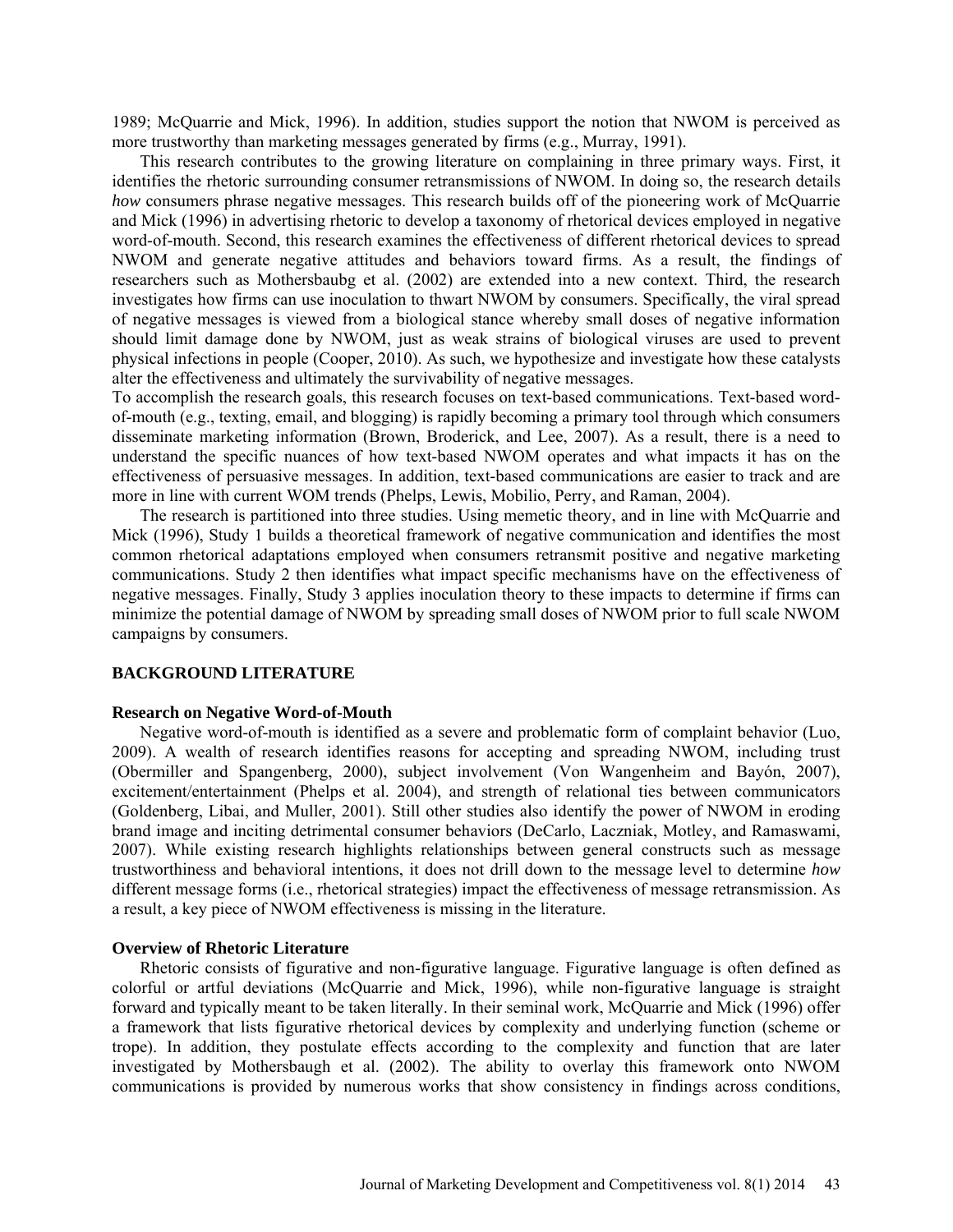such as visual and verbal rhetoric, real magazines, and laboratory manipulated headlines (McQuarrie and Mick, 1999; Mothersbaugh et al., 2002).

Rhetorical devices are mapped along a continuum from non-figurative language to destabilization functions (e.g., messages that require deep processing and comprehension). McQuarrie and Mick (1996) suggest that moving toward destabilization enhances the appeal of messages and thus the potential for replication. Such demand for additional cognitive effort is typically associated with deeper processing of messages and thus greater retention (Dawkins 1989, p. 198). For example, tropes (e.g., destabilization devices) force deeper processing through indirect reconciliation of message incongruities (Toncar and Munch, 2001).

Rhetorical devices are common in everyday speech and are relatively universal phenomena across cultures (Pollio, Smith and Pollio, 1990). The resulting retention brought on by the use of such common rhetorical devices should also be associated with greater meme stability as original components of a message are less likely to be forgotten. The wide applicability and consistency of findings indicate that NWOM communication is a strong candidate for continued research on rhetorical device effectiveness. This research answers calls to increase such research (e.g., McQuarrie and Mick, 1996) and extends the discussion into instances where messages are mutated at some point following their initial utterance. An overview of memetic theory is provided next to detail how such mutations may enhance or detract from power and spread of such messages.

#### **Overview of Meme Literature**

Memetic theory primarily identifies how cultural meaning is generated and transferred among a population. The term is grounded in a Neo-Darwinian evolutionary approach and, therefore, emphasizes the importance of characteristics that generate staying power for cultural traditions, religion, and other normative behaviors (Dawkins, 1989). Memetic theory was introduced to the marketing literature by Gelb (1997, p. 57), who described memes as "concepts that can be seen or heard again, then again, then again without additional dissemination or effort by the original source" or "self replicating ideas that move through time and space."

Dawkins (1989) coined the term "meme" more generally to refer to such cultural replicators in order to be both phonetically consistent with the term "gene" and to follow the Greek word for imitation, "mimema." Like genes, memes are conceptualized as replicating devices that perpetuate themselves by leaping from one body to another, or rather from one mind to another (Dawkins 1989, p. 192). Just as stronger more dominant genes enhance survival and increase the chances of replication in the gene pool, so too does stronger more powerful rhetoric increase the probability of meme replication in the meme pool. In mild contrast, memes are the carriers of cultural information, rather than of genetic information. Like a biological virus, a meme "literally parasitizes [a] brain, turning it into a vehicle for the meme's propagation" (Dawkins 1989, p. 192). Like genes, successfully replicating memes are imbued with certain characteristics, making them more attractive for selection. In other words, more powerful and attractive memes are more likely to survive and thrive over time than are less powerful and unattractive memes. Rumor theory and rhetoric theory both suggest that gossip and rumors spread faster when they are engulfed in intrigue and engender feelings of excitement and power over others (Difonzo, Prashant, and Rosnow, 1994).

Researchers have discussed the use of memetic theory in marketing (Gelb, 1997) and have extended the work into intervention strategies for social marketing (Saad and Peng, 2006) and the role memes play in the success of brands (Yufan and Ardley, 2007). The current paper draws on memes to explain how rhetorical devices help to perpetuate NWOM communication and ultimately how to limit such effects. In summary, a combination of rhetorical and memetic theories suggests that rhetorical devices serve as modifiers or characteristics of memes that make them more attractive for taking root in different hosts (Scott, 1994), while inoculation theory suggests that these effects can be reduced with small doses of negative information received in advance of NWOM campaigns.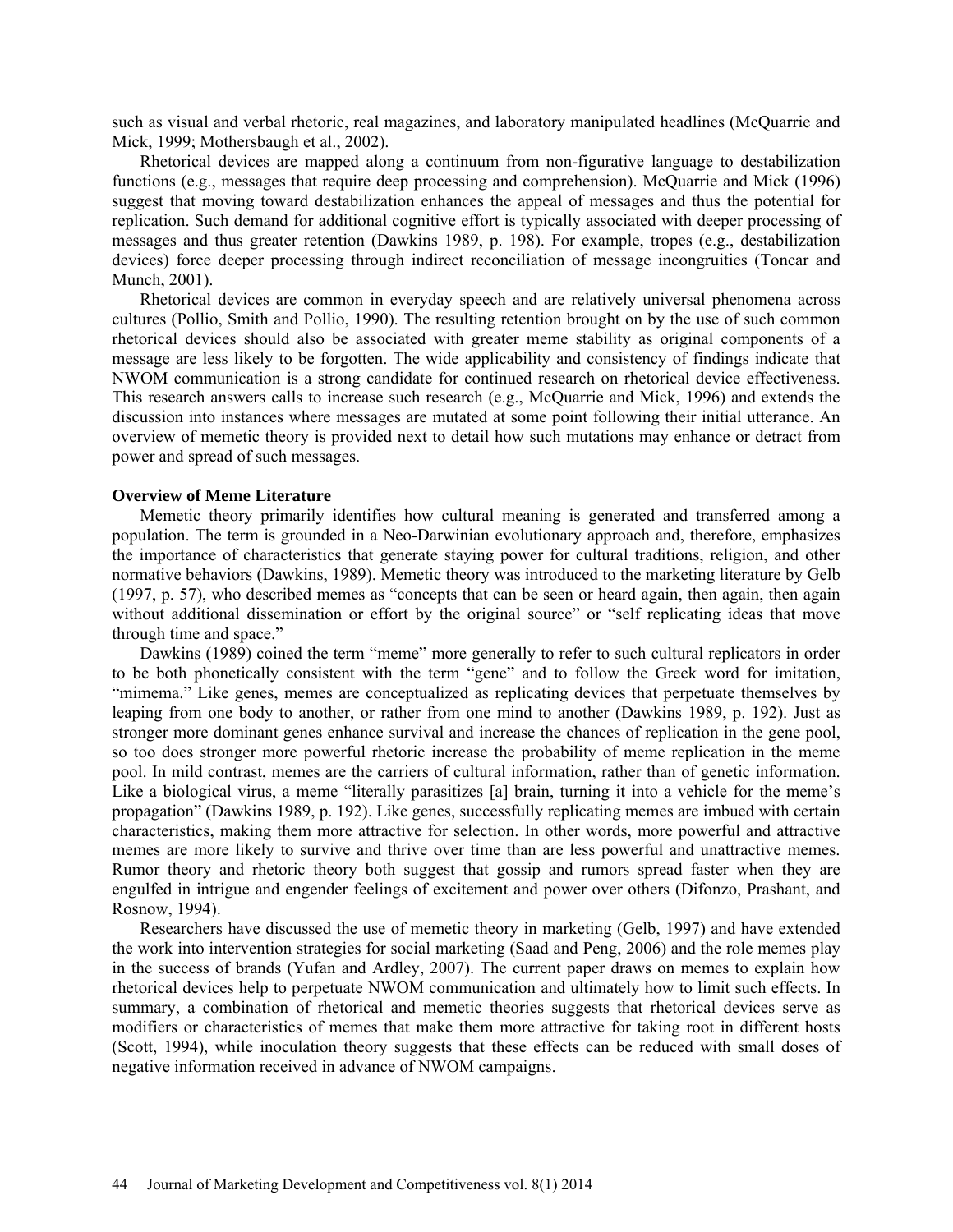#### **CONCEPTUAL FRAMEWORK AND THEORY DEVELOPMENT**

### **The Role of Memes and Rhetoric in NWOM Transmissions**

The theoretical argument outlined in this section builds primarily from the work of Richard Dawkins (1989) on cultural evolution and memetic transmission. As discussed, memes are the root negative ideas consumers wish to express (e.g., poor quality) and have retransmitted through NWOM. Thus, consistent with Dawkins's view, we propose that negative word-of-mouth transmissions behave like memes and in essence fight for survival in a process of natural selection. The success of this form of complaining hinges upon the success of this fight. In other words, if consumers choose not to retransmit complaints, then the memes fail to propagate and the spread of NWOM ends.

As a function of language, memes are often expressed via rhetorical devices (McQuarrie and Mick, 1999). The purpose of these devices is to add not only interest and complexity to messages, but also to enhance message persuasiveness by creating meaningfulness or altering mood states (McQuarrie and Mick, 1999). Rhetorical modifications that make messages more attractive for replication are likely to exacerbate NWOM problems, in that, they are more likely to spread to a wider audience, have greater impact, and endure longer (McQuarrie and Mick, 1996). There is a high probability of NWOM communications losing their intended rate of retransmission (known as fecundity) or consistency with the original message (known as copy-fidelity) during retransmission. As a result, the ability to retain both fecundity and copy-fidelity is diminished (Ward and Gaidis, 1990).

According to Dawkins (1989), stronger messages survive longer, are spread with greater frequency, and impact recipients more heavily than weak messages. Within this framework, NWOM can be understood as deleterious if two viral conditions are met. The first condition is that to be effective as a gene or a virally spread message there must be fecundity (i.e., something that makes it desirable for retransmission). Negative messages traditionally fit this profile, as consumers seem to naturally gravitate toward information that provides shock value or offers the chance for a cathartic release of pent up negative emotions (Difonzo, Prashant, and Rosnow, 1994).

However, messages must also retain some semblance of the original message. For example, if a consumer intends to damage Company A with NWOM, but the message mutates into a focus on Company B, then the original meme is lost. Thus, the second condition is that a message must retain some level of copy-fidelity (i.e., retain the original intent of the message). This is not to say that all parts of a message must remain the same. Rather, it suggests that the essence of the original message must remain intact. For example, retransmitting a specific complaint about a specific brand of cellular service retains copy-fidelity if the specific brand of cellular service remains the focus of the message and the message remains negative. However, focusing on cellular service in general during retransmission of the complaint destroys the original intent to focus on a specific brand. The receiver then has no idea what cellular service to avoid as a result of someone else's negative experience. Taking both fecundity and copy-fidelity into consideration, the manner in which a message is repeated or the rhetoric behind it is paramount to its effectiveness.

#### *Fecundity*

Fecundity refers to the power of messages to replicate and involves the basic acceptability/ attractiveness of a given meme (Dawkins, 1989, p. 194). Consumer adaptations are likely to vary in message delivery, as each consumer differs in language preferences, literacy, and speech patterns (Mick, 1992). Loss of fecundity may result from poor message encoding by consumers sending messages or poor message decoding by consumers receiving messages (Dawkins, 1989). In either case, retransmission of such communications may be rendered ineffective as senders fail to effectively grab and hold the attention of receivers. As a result, receivers lose interest in passing along the memes.

According to Dawkins (1989), fecundity requires both range and power. In other words, a message that fizzles out quickly is just as ineffective as a powerful message heard by very few. Messages must therefore have a combination of strength and reach (Silverman, 2001). This suggests that the most effective rhetorical devices must be commonly used (i.e., high frequency in normal speech) and must also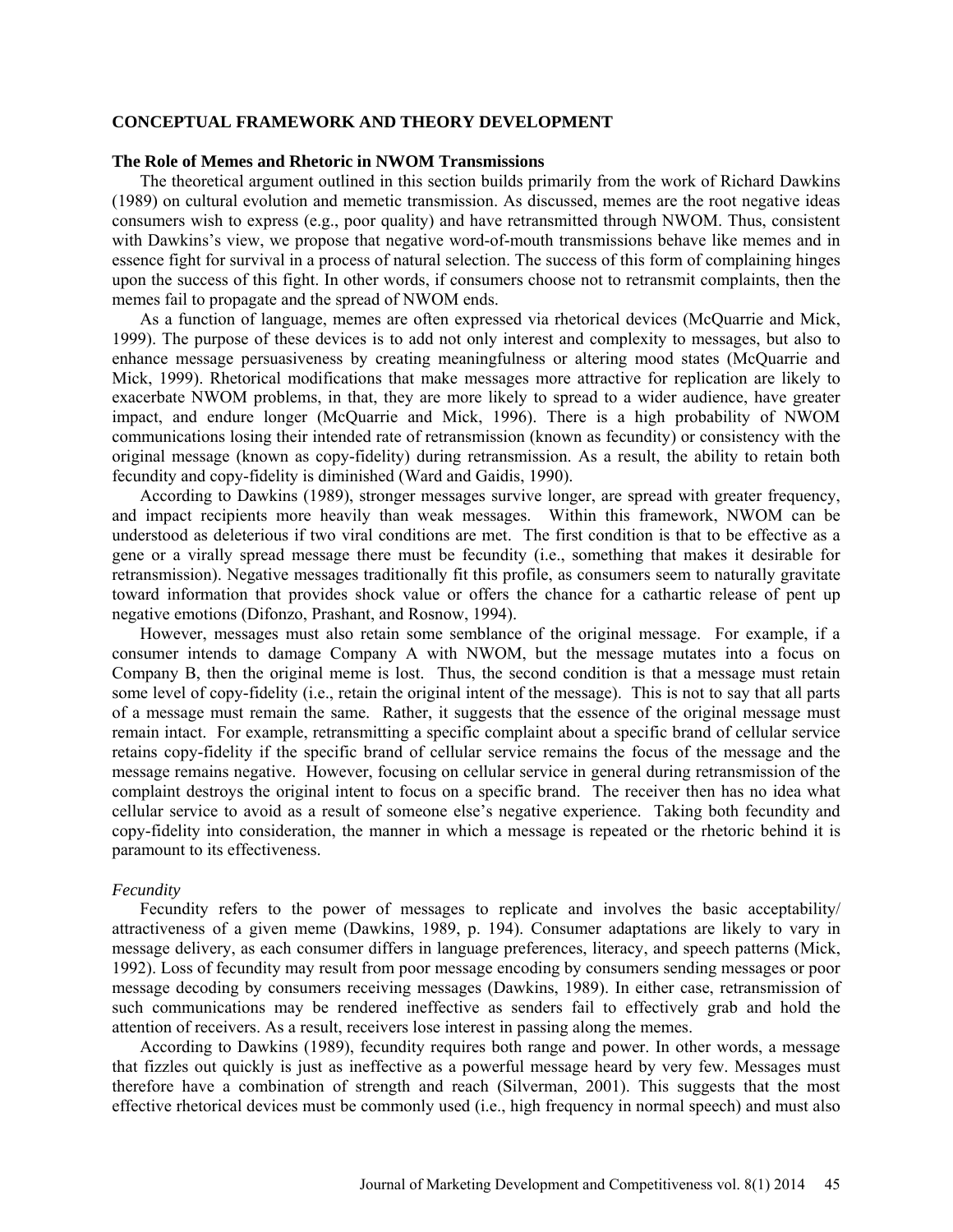generate a strong desire to continue perpetuating the meme. To determine the commonality of rhetorical devices in everyday communications simply requires a frequency count. However, understanding the power of a rhetorical device requires comparing various devices on their ability to incite further NWOM transmissions and to commit consistent behaviors toward the focus of the message (e.g., boycotting).

#### *Copy-Fidelity*

According to Dawkins (1989), the consistency of a meme over time (i.e., its copy fidelity) is just as important as its fecundity. If the original message is lost or no longer recognizable, intuition suggests that it is likely to lose its intended persuasive effect. However, this does not require that every replication be an exact copy (Dawkins, 1989, p. 195). Rather, it means that the basic original idea (meme) must remain intact. For example, the use of a synonym does not constitute an exact replica of a word, but the similarity is great enough for the words to act as reasonable substitutes. If this were not true, then all academic papers would have to be filled with exact quotes from prior works rather than paraphrases or citations that simply support a new author's ideas. Further, any stated agreement between two people would be meaningless without such a principle (Dawkins, 1989, p. 196).

As a result of consumer involvement in NWOM perpetuation, the rhetorical content, and perhaps the meme itself, may change as messages pass among consumers (Villanueva et al., 2008). Specifically, different consumers are likely to rephrase messages in different ways, subjecting the memes to potentially new perceptions (desirable or undesirable). Simple examples exist in mistranslation across international borders, such as the Chevy Nova, whereby "no va" means "it won't go" in Spanish (Valencia, 1983). More extreme examples exist in rumors and gossip, which are types of messages that often retain high levels of fecundity (i.e., consumers desire to pass them on), but are often impaired by gross losses in copy-fidelity. This is because such messages, while interesting, typically contain embellishments, abstractions, and omissions that obliterate the original intent and content (Skurnik, 2005). An example of a press release gone wrong is of a voice coach singing backup for a country music star on a television show. The original intent of the message was to bolster the value of the voice coach's business by indirectly linking it to a country music star. A fan of the singer took license with the message stating that the voice coach claimed to have taught the singer how to sing. A huge uproar ensued in which both the voice coaching business and the press release firm were bombarded with e-mails from angry fans. In essence, the message was changed in phrasing from "sang together on the same show" to "taught her how to sing." Such detrimental results highlight the potential strength of WOM transmissions, as well as the importance of message composition. In this instance, changing a few key words replaced the intended positive meme with a strongly negative meme.

## **Differential Effects on Consumers**

For NWOM to take hold and gain momentum, the rhetoric employed likely must go beyond simple frequency of use and ignite both attitude and intention. Previous research indicates that figurative language requires more in-depth processing than nonfigurative language and tropes require more processing than schemes (Mothersbaugh et al., 2002). Further, tropes are considered to be more complex and clever than schemes, leading to the notion that differences in required processing of different rhetorical devices affect consumer judgments and outcomes (McQuarrie and Mick, 1996). According to the original framework developed by McQuarrie and Mick (1996), schemes include repetition (low complexity) and reversal (high complexity), while tropes include substitution (low complexity) and destabilization (high complexity) (see Figure 1).

Repetition is a type of rhetoric that includes devices such as alliteration, climax, assonance, hypotaxis, pleonasm, enumeration, parallelism, and epistrophe. It is shown to generate greater confidence and comprehension among receivers, leading to positive perceptions of messages (Ha and Hoch 1989). Further, repetition helps to add explanation to messages (Harris 2002). Greater detail aids readers in understanding both subtle nuances of messages as well as understanding the larger purpose of those messages (McQuarrie and Mick, 2003; Mick, 1992).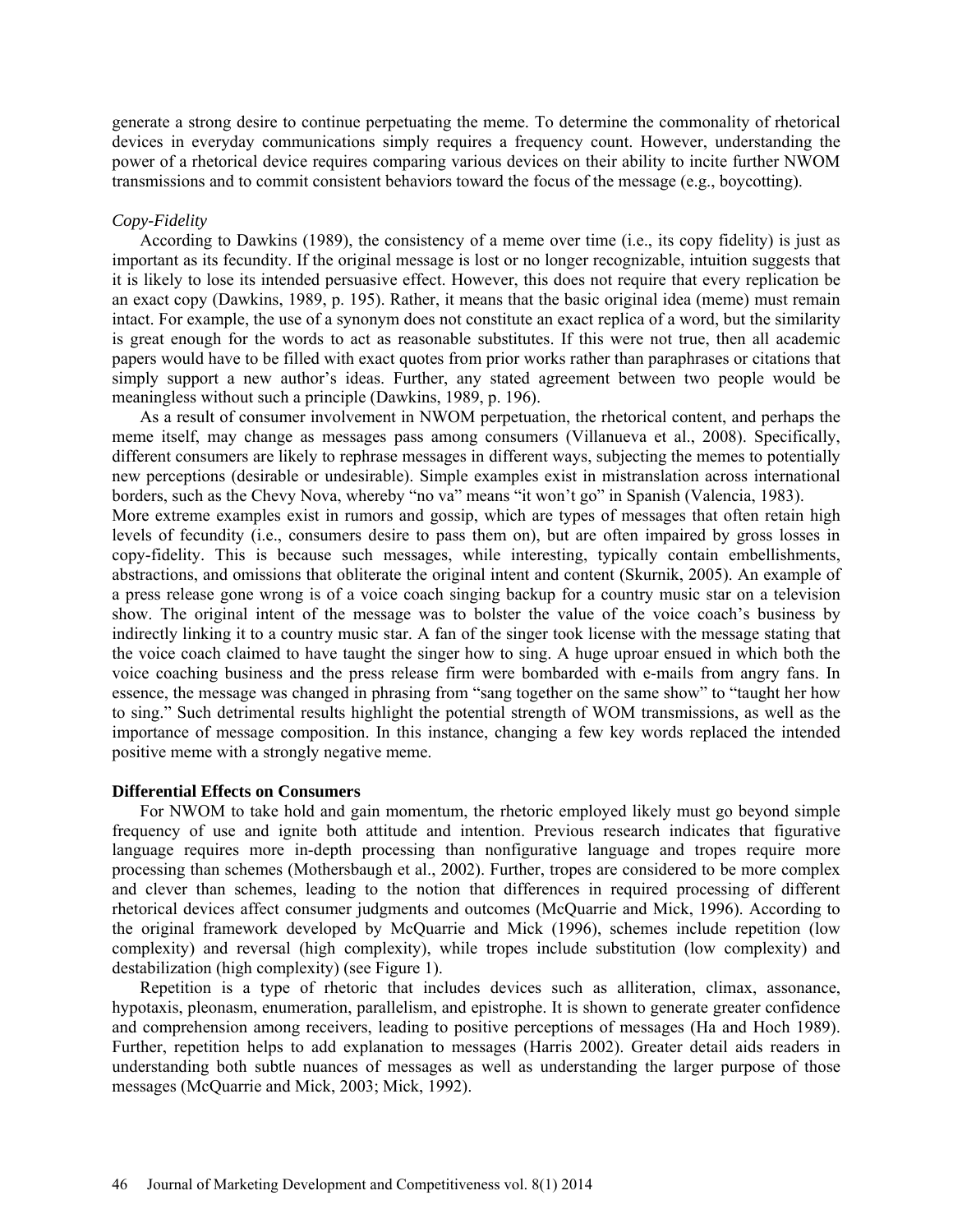Reversal is similar to repetition, in that, it relies on a consistent structure. The increase in complexity of this type of scheme is owed to the mirror image form required for repeating the structural elements. For example, repetition might involve simply repeating the exact same phrase (e.g., "Attack the market. Attack the market."). Reversal, however, reorders the structural components so that the message is not simply redundant, but rather involves an interesting twist (e.g., "Attack the market before the market attacks you."). In this form, the original message of "attack the market" is followed by a powerful warning "before the market attacks you" that is similar in structure, but adds emphasis while also repeating the same words from the original message. Such rhetoric is often found in advertising, but intuition suggests that they are less likely in common speech due to depth of thinking required to effectively transpose sentence components.

Substitution is also common and includes devices such as anacoluthon, exclamation, parataxis, and zeugma. Substitution forces consumers to fill in blanks or switch words in order to correctly comprehend a message. Such alterations create intrigue and cause greater message processing. In addition, such simplification glosses over the obvious and includes implicit content in order to skip non-essential components are add haste and brevity to a message (Toncar and Munch, 2001). In other words, simplifying removes unnecessary clutter from arguments so that listeners can focus on key details of an argument. As technology accelerates, messages are being simplified at an increasing rate due to the availability and popularity of such communications media as texting, online social networks, and email (Nasco and Bruner, 2002).

A step beyond substitution in terms of complexity is destabilization, wherein consumers often must translate messages beyond a literal or impossible state in order to comprehend them. More complex messages typically generate greater pleasure in reading and comprehending of text (McQuarrie and Mick, 1999). For example, hyperbole and synecdoche are often used to shock or add intrigue to statements. As with more complex schemes, complex tropes such as destabilization are less likely found in common speech than less complex rhetorical devices.

In line with the original McQuarrie and Mick (1996) work, we assert that more complex messages are more engaging, require deeper processing, and ultimately perpetuate more negative behavioral intentions. As a result, the following hypotheses are postulated:

- *H1: Tropes are more effective than schemes in generating negative behavioral intentions toward brands.*
- *H2: More complex messages are more effective than simple messages in generating negative behavioral intentions toward brands.*

#### **Inoculating Against NWOM**

Inoculation theory pertains to the influence of information on perceptions of future inconsistent messages (McGuire, 1962). The intent is to make consumers feel more knowledgeable about the subject, thus causing them to view new information as redundant or irrelevant. Ideally, the new information is then simply ignored and the NWOM campaign fails to take root. Inoculation theory suggests that future negative information can be thwarted by anchoring consumers with positive beliefs. For example, Wagner, Lutz, and Weitz (2009) show that introducing corporate social responsibility information prior to the release of information regarding socially irresponsible behavior effectively reduces perceptions of corporate hypocrisy. Most firms, however, are constantly attempting to bolster brand perceptions, which may have the added effect of inoculating consumers by anchoring them to positive beliefs. However, such efforts do not always appear to effectively inoculate consumers (e.g., Failure of the Toyota Prius braking system or the BP oil spill).

Biological definitions of inoculation differ from the current marketing view, in that, a weak strain of a virus is first introduced to allow an immune system to adjust and overcome a stronger strain (Foulkes and De Gruttola, 2003). This is akin to introducing weak negative information prior to reception of strong negative information. Introducing positive information first is thus closer to taking vitamins or antibiotics than it is to inoculation per se. Extending from the work of Wagner, Lutz, and Weitz (2009), several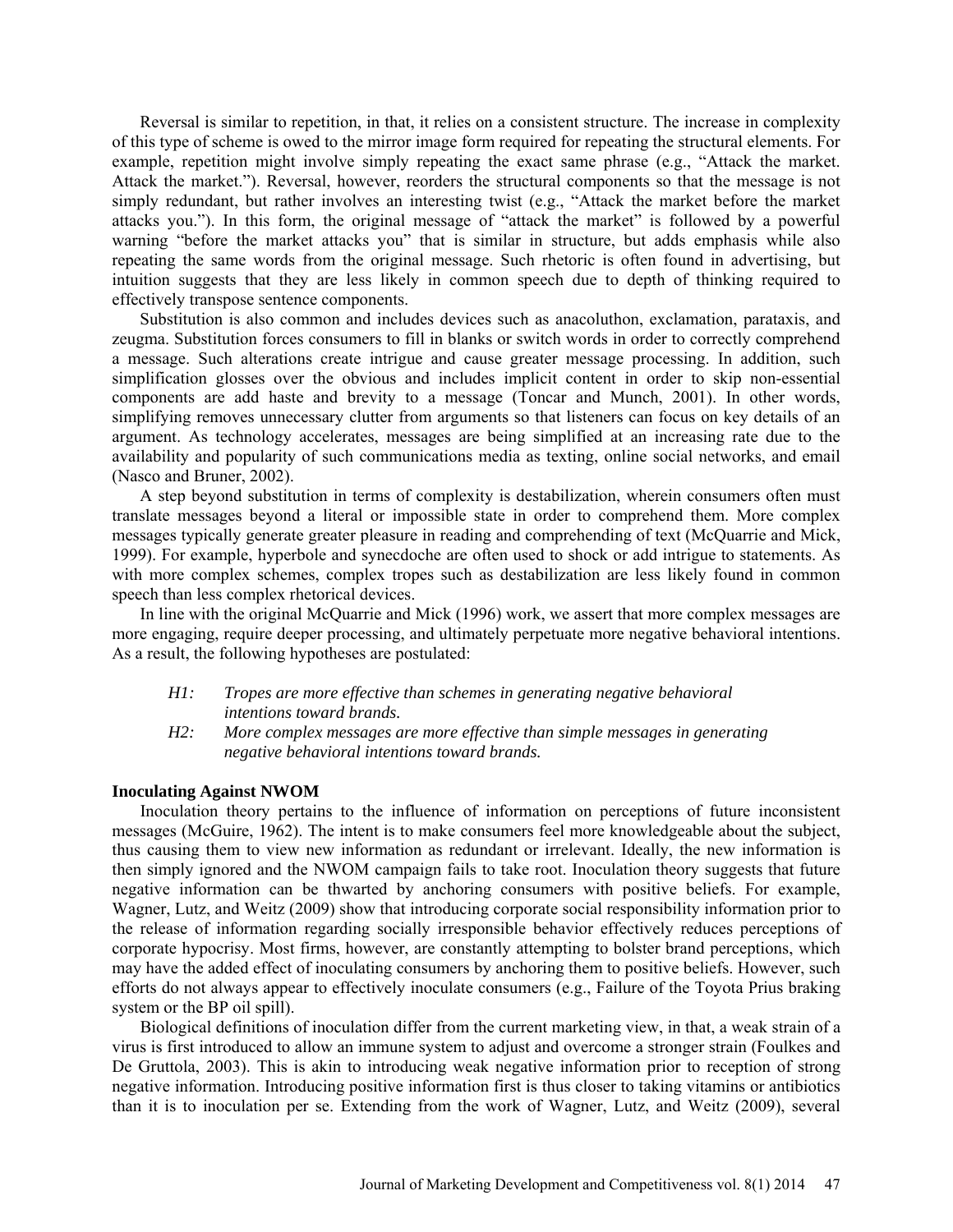theories support inoculation through the introduction of weak negative information. For example, research on categorization suggests that consumers conserve cognitive effort by reapplying existing knowledge to new instances (Sujan, 1985). In this case, the strength of new negative information is reduced by a tendency to view it as *not much worse* than what is already known. Hence, new perceptions are mapped onto an existing, more moderate, scheme. In a similar vein, assimilation theory suggests that consumers use existing information as a benchmark for evaluating new information (Myers-Levy and Sternthal, 1993). Thus, new perceptions gravitate toward existing ones because of the creation of and desire for stable memes in the consumer's mind (Dawkins, 1989, p. 199). This suggests that the strength of harsher new information may be halved by the presence of much weaker negative information. Prior exposure to a message is therefore expected to reduce reliance and acceptance of new information about the subject. In essence, such exposure may *inoculate* consumers by preempting NWOM with information that reduces attention to or concern for new messages.

As discussed, rhetorical devices differ in their intensity and potential for effective retransmission of NWOM. Given the potential for such differences, inoculation may also differ in its effectiveness. For example, a weak biological virus such as chicken pox is rather easy to inoculate against, while stronger viruses such as HIV are much more difficult. Hence, we expect that inoculation is less effective in curbing negative behaviors and enhancing positive behaviors when stronger rhetoric (e.g., exclamation) is employed. As a result, we offer the following hypotheses:

- *H3a: Given inoculation, schemes result in less negative word-of-mouth than do tropes.*
- *H3b: Given inoculation, schemes result in greater search behaviors than do tropes.*
- *H3c: Given inoculation, schemes result in greater purchase intentions than do tropes.*

#### **Summary and Preview**

The previous sections summarized the literatures related to NWOM communications, the use of rhetorical devices in consumer generated messages, and the application of memetic theory in understanding the viral spread of negative ideas via text-based NWOM. A conceptual framework was developed and hypotheses proposed relating to how rhetorical devices in text-based NWOM likely affect consumer judgments given inoculation attempts by firms. We now turn our attention toward three studies designed to explore the McQuarrie and Mick (1996) taxonomy with regard to NWOM communications and test the proposed hypotheses.

In order to examine the use of rhetoric in the text-based NWOM context, Study 1 adapts the methods used by McQuarrie and Mick (1996) to examine the frequency of rhetorical devices in text-based NWOM communications. A taxonomy of rhetorical devices is generated that extends the original advertising context of McQuarrie and Mick's (1996) work to text-based NWOM. Study 2 further investigates the effectiveness of the rhetorical devices identified in Study 1. Specifically, Study 2 assesses the behavioral intentions of consumers following exposure to specific types of rhetorical devices. In Study 3, the effectiveness of rhetorical devices under conditions of inoculation or no inoculation is examined.

## **STUDY 1: RHETORICAL DEVICES USED IN COMMITTING NWOM**

Marketing functions have a great deal of control over how advertising and other promotional messages are created and transmitted. Indeed, managers of these functions take proactive steps, choosing the words and pictures used in the messages and the channels of transmission in ways designed to maximize persuasive effects. Once messages are received by consumers, firms no longer have absolute control over them. This is typically the case from the start with negative messages such as bad publicity or customers sharing negative experiences about a firm. In addition, even positive messages may be interpreted differently, reducing a message's effectiveness or creating an undesirable effect (Mick, 1992). Before examining the effects of rhetoric in text-based WOM, we must first determine which types of rhetoric are used in the context of text-based WOM. In their seminal work, McQuarrie and Mick (1996) identify a number of rhetorical operations and specific devices frequently used in magazine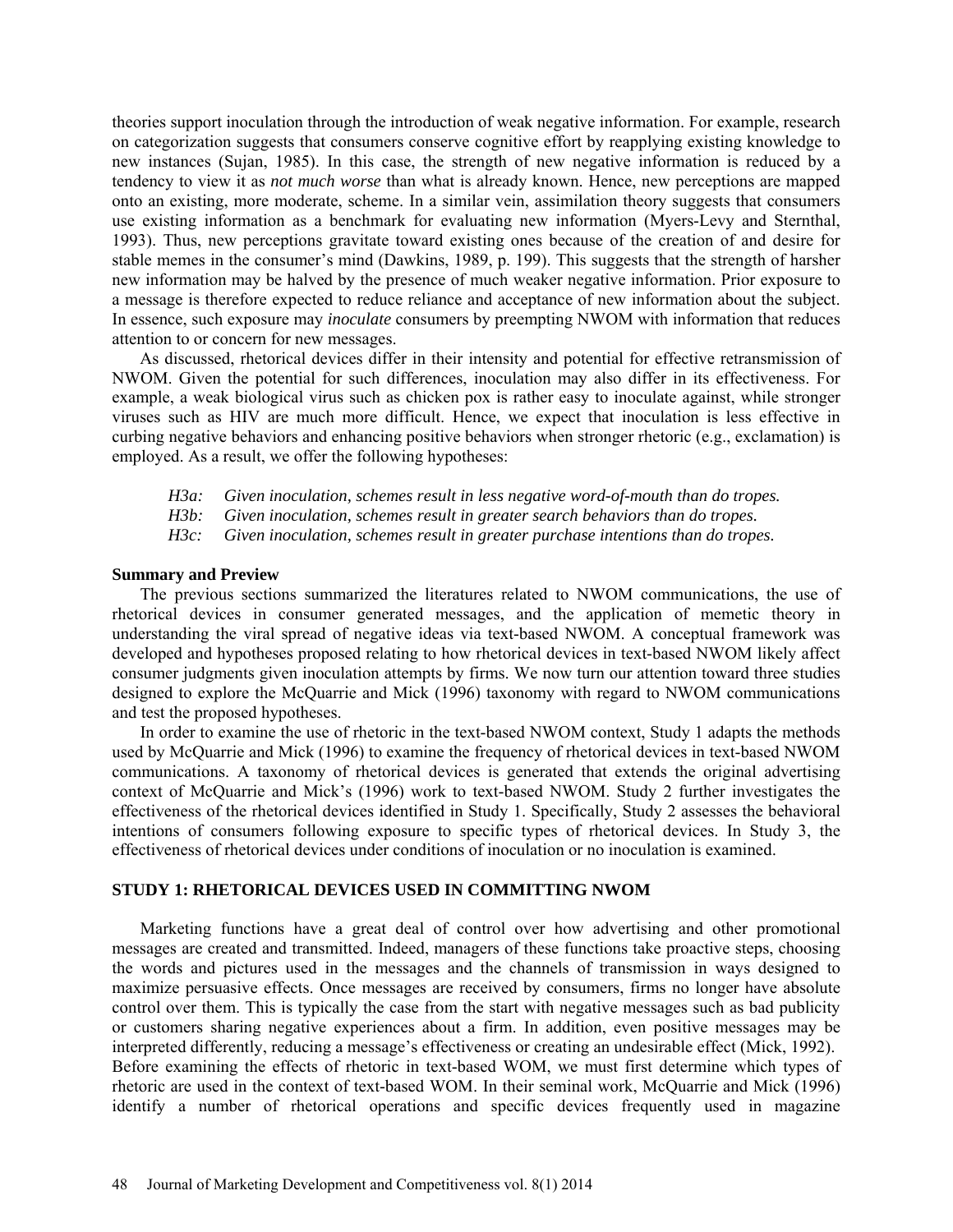advertisements. As a result, a taxonomy is suggested to exists, whereby different types of rhetorical devices are more effective than others under certain circumstances. In Study 1, procedures were adapted from McQuarrie and Mick (1996) to facilitate the collection of multiple forms of text-based WOM. Specifically, the data were allowed to drive the taxonomy and highlight potential differences in the complexity and effectiveness of each rhetorical device within the context of text-based WOM communication. This procedure was completed with two separate methods in order to examine the robustness of the taxonomy. The largest sample was generated through negative consumer comments posted to a political video. A follow up sample affirmed the frequency of rhetorical devices, while focusing on email messages.

#### **Research Design**

#### *Participants for Online Comments*

Data were acquired from 1,276 online comments posted in response to the YouTube video "Bill O'Reilly Freaks Out! 'SHOVE IT!'" (found at http://www.youtube.com/watch?v=WObY922U-Mssite) as of June 4, 2010. The video was chose for its high view rate (over 600,000 times prior to data collection) and for the ability of such pundits to generate a wide range of responses.

#### *Procedure for Online Comments*

Comments were entered into a language searching algorithm programmed in PHP and designed to locate patterns of strings consistent with the various types of rhetorical devices. For example, exclamations were searched by exclamation point, words with more than one capital letter, and a list of known exclamations such as "hey" and "check this out."

#### *Participants for Email*

Study participants were 49 undergraduates enrolled in a marketing course at a large public university in the U.S. who volunteered to participate for extra credit. The proportion of males to females (53%) was approximately equal and the median age was 22 (age range 20-55).

#### *Procedure for Email*

In a classroom setting, students were randomly assigned to serial networks of four and told that they would be writing e-mails to one another about a story. The news story was given only to the first person in each network. The topic of the news story was about divorce in a down economy. Consistent with Phelps, Lewis, Mobilio, Perry, and Raman (2004), participants were told to write pass-along emails as though they were received from someone they knew, passed along to someone they knew, and personalized.

After the first person read the story, that person was then asked to write an email to the second person in their network as if to a friend, focusing on trying to convince them to read the same story. After reading the email, the second person in the network wrote a new email to the third person as if writing to a friend to convince them to read the story they just heard about. This was done to push the NWOM farther away from the source at each retransmission to see how the NWOM changed as a result of only consumer intervention. This procedure continued until the last person in the network had read the last email about the story. Each person in the network answered questionnaires about the experience.

#### **Method and Results for Email and Video Comments**

#### *Units of Analysis*

Harris (2002) identifies 60 rhetorical devices in his book *Writing with Clarity and Style: A Guide to Rhetorical Devices for Contemporary Writers*. This book was used as the basis for categorizing statements made in the emails. Each email was examined in totality, as well as piecemeal, to determine what devices were employed, which typically yielded multiple devices per email. Initially, two raters categorized the emails with an initial inter-rater reliability of 75%. Disagreements were discussed and moderated by a third rater specializing in rhetorical devices.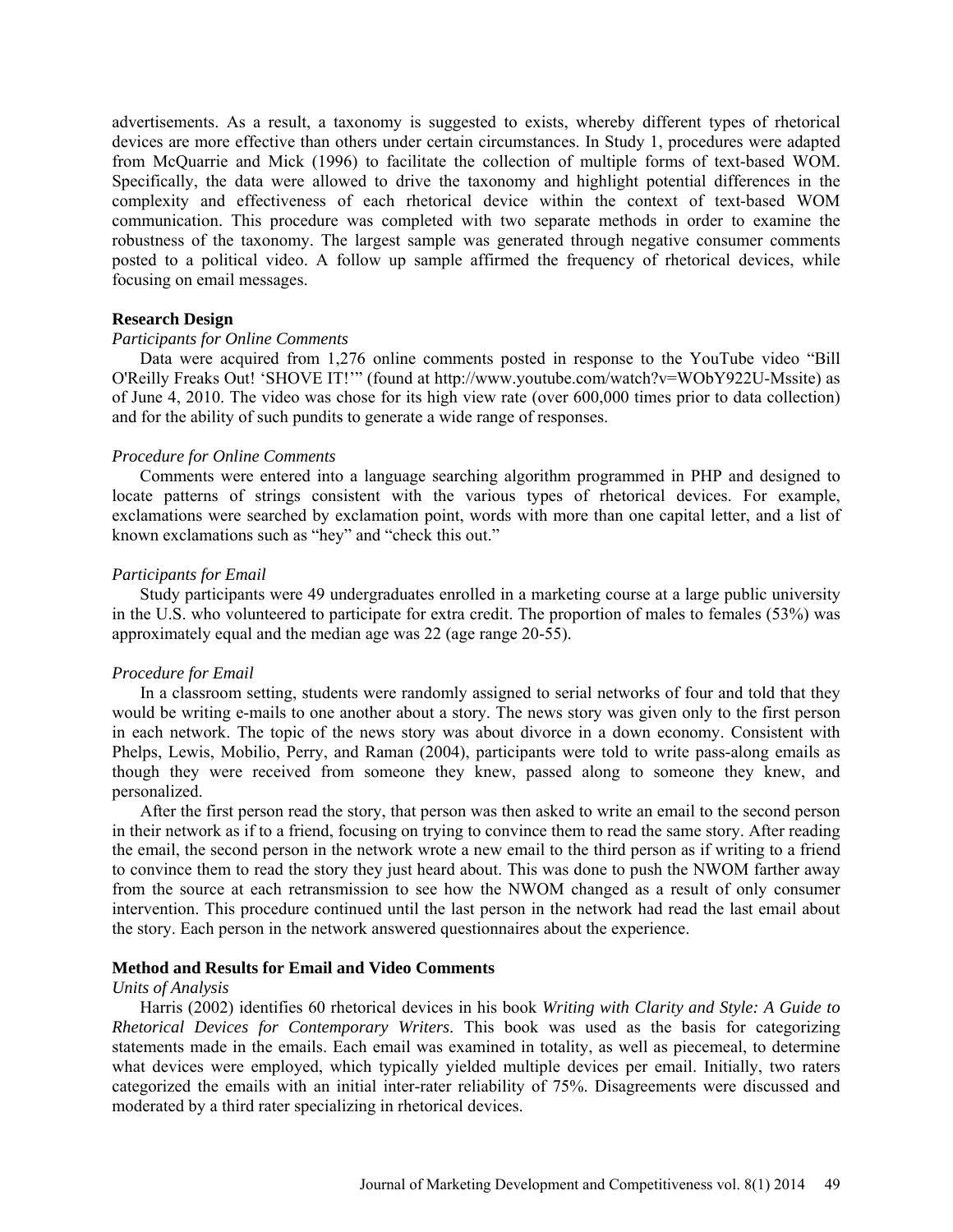#### *Pretest*

To ensure that the news story and advertisements were perceived as positive, they were pretested with a group of 50 undergraduates enrolled in a marketing class at a large public university in the Southeast U.S. Participants volunteered in return for extra credit in the course. The participants were simply asked to read each story or advertisement and rate the extent to which it was positive or negative on a five-point Likert scale (1=Very Negative; 5=Very Positive). The results suggest that each news story or advertisement was perceived as positive. The divorce story rating (mean =  $1.94$ ,  $p < .001$ ) was significantly more negative than neutral (3). Due to potentially different perceptions of politically charged videos, any test of general negativity would be meaningless. Therefore, only the negative comments were analyzed from the online video.

Drawing from McQuarrie and Mick (1996), devices are categorized by their underlying rhetorical function. Such a breakdown is valuable, as it is the function behind the device that is expected to give messages their persuasive power rather than the device itself, which is a simple selection and order of words. The overarching delineation in the framework is between figurative (artful deviations) and nonfigurative text (plain). Figurative is then broken down into the rhetorical operations of schemes (excessive repetition) and tropes (irregularity). Next, the rhetorical operations are broken down into repetition, reversal, substitution, and destabilization.

In the current research, no instances of reversal (e.g., "master your rage or rage will be your master") were discovered. The other categories are the same as those of McQuarrie and Mick (1996), but contain devices specific to the present word-of-mouth research rather than that of the original magazine advertisement research. Definitions of each function are combined with those of Harris (2002) in order to remain consistent with the original McQuarrie and Mick (1996) framework and include rhetorical devices specific to NWOM communications not utilized by advertisers. Specifically, repetition refers to the reuse of either phrases or formats, and includes alliteration (repetition of consonant sounds), epistrophe (repetition of a word or phrase at the end of successive sentences), climax (building successive phrases in order of importance), pleonasm (being redundant), assonance (repetition of vowel sounds), and parallelism (a recurring syntactical similarity), enumeratio (detailing points to make them more forceful), and hypotaxis (subordinating one clause to another clause). The substitution category includes anacoluthon (finishing sentences with different grammatical structures than that of the beginning of the sentence), exclamation (a word or phrase used to lend emphasis, often interrupting a phrase), parataxis (writing successive independent clauses with or without conjunctions), and zeugma (a grammatically correct linking of two or more parts of speech by another part of speech). Destabilization creates an indeterminate state that must be reconciled in order to be comprehended. This function includes hyperbole (exaggerating conditions for emphasis) and synecdoche (a part stands for or is used in place of the whole). Definitions and examples of the rhetorical devices are shown in Table 1.

## **Results**

The purpose of this study was to determine the most commonly used rhetorical devices by scheme (repetition or reversal) or trope (substitution or destabilization) classification in the context of text-based WOM so that the effects of each type could be examined in study 2. The most frequently used device classified as a repetition scheme was hypotaxis ( $n_{\text{comments}} = 470$ ;  $n_{\text{email}} = 22$ ), while the most frequently used tropes were exclamations ( $n_{\text{comments}} = 732$ ;  $n_{\text{email}} = 25$ ) and personification ( $n_{\text{comments}} = 235$ ;  $n_{\text{email}} = 15$ ) (see Figure 2).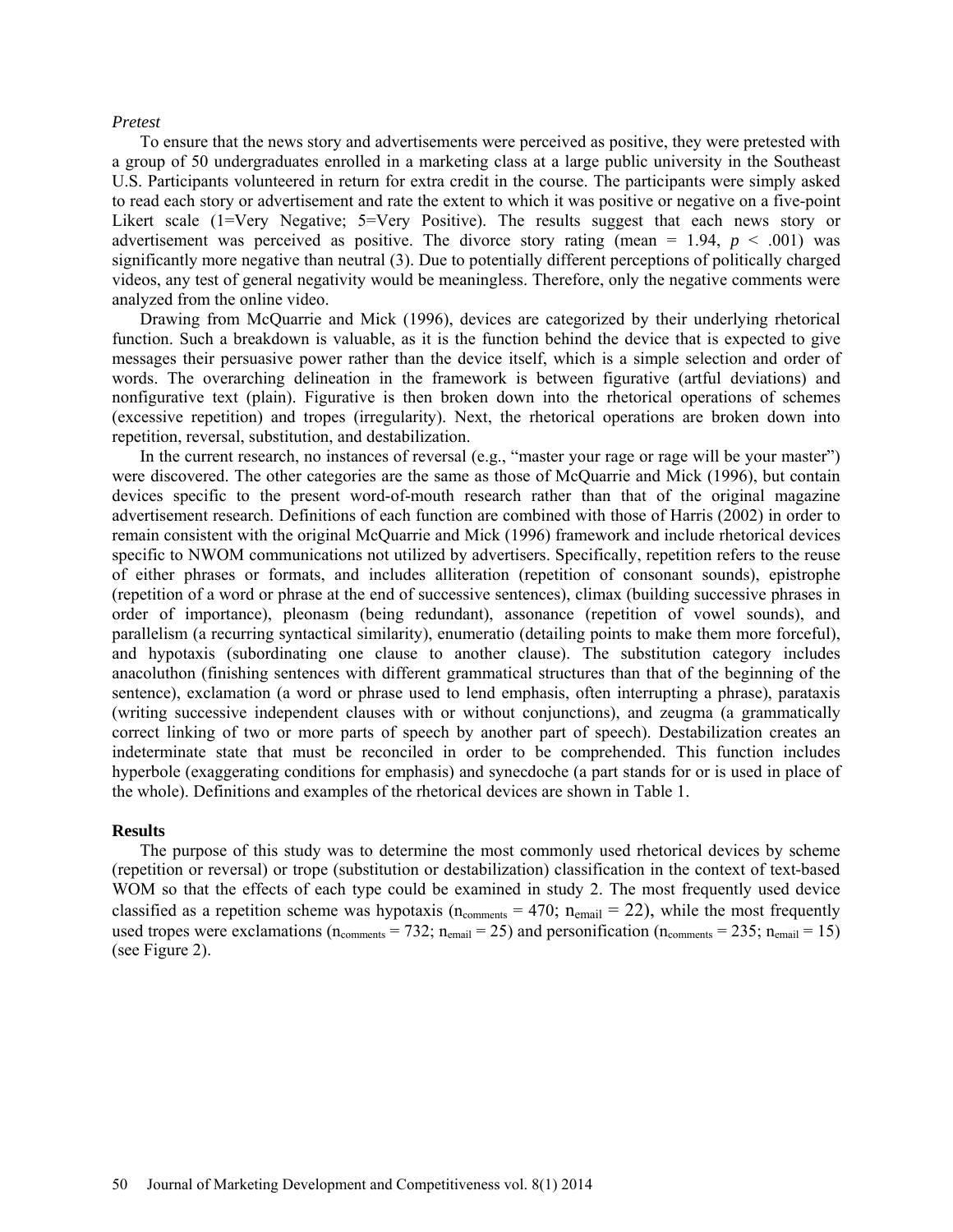| Device                             | Definition                                                                                                 | Example                                                                                                         |  |
|------------------------------------|------------------------------------------------------------------------------------------------------------|-----------------------------------------------------------------------------------------------------------------|--|
| <b>Repetition</b><br>Alliteration  | Repetition of consonant sounds                                                                             | She must be a super saver                                                                                       |  |
| Assonance                          | Repetition of vowel sounds                                                                                 | Laugh out loud                                                                                                  |  |
| Climax                             | Building successive phrases in order of<br>importance                                                      | I've been there, done that, and got the t-<br>shirt to prove it.                                                |  |
| Enumeratio                         | Detailing points to make them more<br>forceful                                                             | What a cowardly, spiteful, volatile, power-<br>hungry, egotistical maniac of a man.                             |  |
| Epistrophe                         | Repetition of a word or phrase at the end<br>of successive sentences                                       | I've seen combat. If watching Die Hard 20-<br>30 times is combat. Playing a lot of Halo<br>must also be combat. |  |
| Hypotaxis                          | Subordinating one clause to another                                                                        | One couple divorced and still had to live<br>together because they couldn't financially<br>afford to be apart.  |  |
| Parallelism                        | A recurring syntactical similarity                                                                         | This guy is so stupid and he is so mean.                                                                        |  |
| Pleonasm                           | Using redundant words                                                                                      | I hate and loath him                                                                                            |  |
| <b>Substitution</b><br>Anacoluthon | Finishing sentences with different<br>grammatical structures than that of the<br>beginning of the sentence | Check this moron out, stupid comments<br>huh?                                                                   |  |
| Exclamation                        | A word or phrase used to lend emphasis                                                                     | <b>HEY! CHECK THIS OUT!!!</b>                                                                                   |  |
| Parataxis                          | Writing successive independent clauses<br>with(out) conjunctions                                           | I saw this comment, laughed at how dumb it<br>was, and then cried b/c of how sad it really<br>is                |  |
| Zeugma                             | Grammatically linking two or more<br>parts of speech via one other part                                    | This guy and his show are moronic                                                                               |  |
| <b>Destabilization</b><br>Epithet  | An adjective that qualifies a subject                                                                      | A lopsided battle                                                                                               |  |
| Hyperbole                          | Exaggerating conditions beyond reality                                                                     | You won't believe this                                                                                          |  |
| Personification                    | Giving non-human objects human<br>characteristics                                                          | This economy is crazy                                                                                           |  |
| Synecdoche                         | A part stands for or is used in place of a<br>whole                                                        | The divorce people                                                                                              |  |

# **TABLE 1 RHETORICAL DEVICE DEFINITIONS**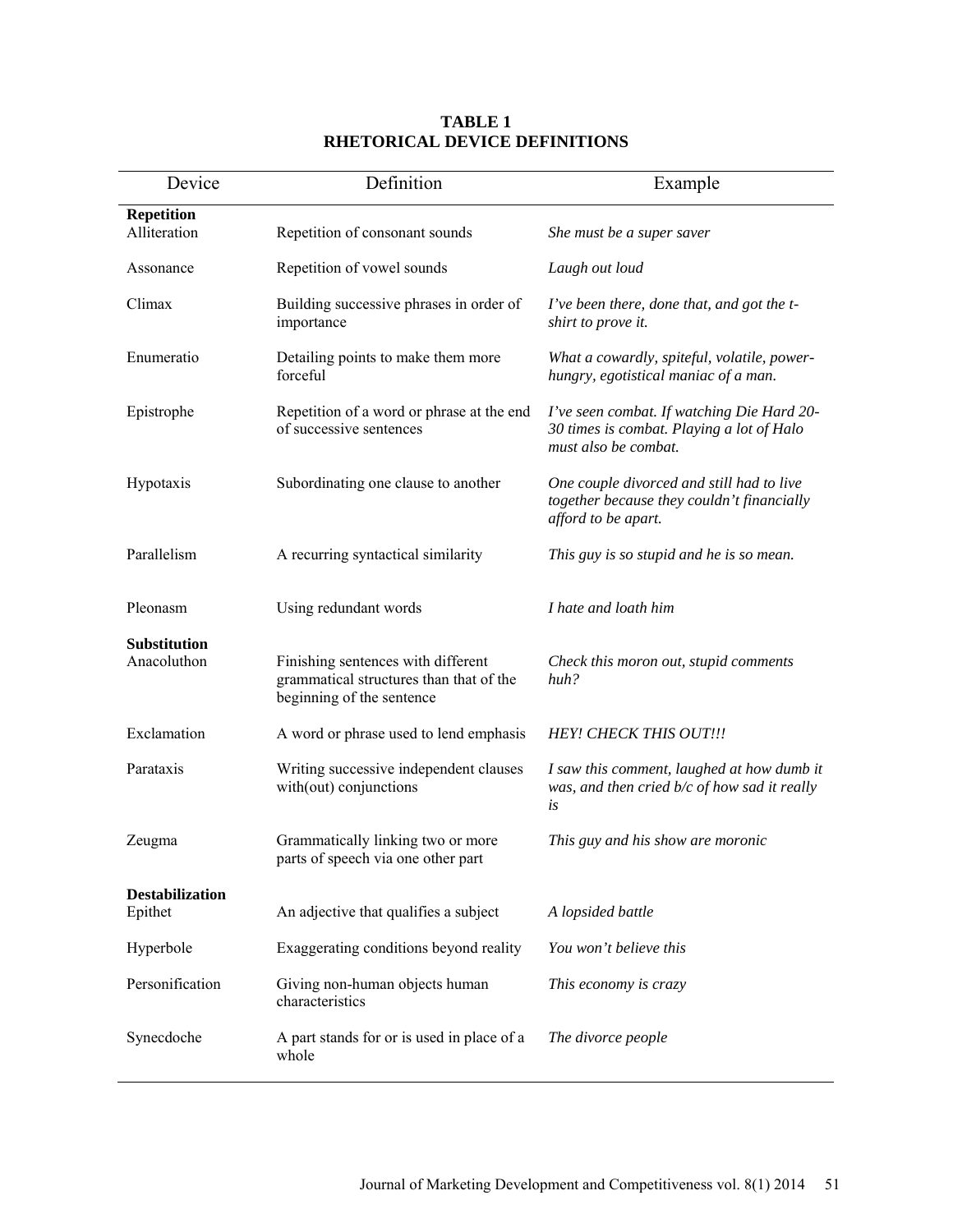#### **Study 1 Discussion**

Having identified the common rhetorical devices used by consumers in NWOM communications, the effectiveness of each type of device needs to be established to determine if NWOM is as powerful as currently thought. In Study 2, the effectiveness of the common devices collected from the content analysis in Study 1 is examined.

The results of Study 1 highlight rhetorical devices commonly used by consumers when committing NWOM behaviors. Traditional definitions of advertising effectiveness are composed of two characteristics, reach and power (Silverman, 2001). A strong message will be ineffective if a desirable number of target audience members are not reached. A weak message that reaches many people will be just as ineffective. Therefore, effective messages are those that possess both reach and power. This suggests that a necessary but insufficient condition for rhetorical device effectiveness is the frequency of use. For instance, a rarely employed device may be very effective with its audience, but rendered ineffective by its lack of frequency in the NWOM chain. To examine the effectiveness of different rhetorical functions, Study 2 analyzes the power behind the common rhetorical devices.

## **STUDY 2: EFFECTIVENESS OF RHETORICAL DEVICES**

For NWOM to take hold and gain momentum, the rhetoric employed likely must ignite both attitude and intention. This study, therefore, examines the extent to which the functions of different rhetorical devices impact consumer attitudes toward a brand and their intention to pass along the word-of-mouth communications they receive. Study 2 examines the effectiveness of each of these functions with respect to a non-figurative control. Each of the functions is expected to contribute to message effectiveness in a different way. The goal of Study 2 is to locate the most effective function within the most common types of rhetorical devices. Such an analysis fills a gap by covering both message power and potential for reach.

## **Research Design**

#### *Participants*

A sample of 124 consumers participated in the study as part of a paid panel (compensation was approximately \$5 in exchange for a 10 minute survey) from an online survey administration website. The sample had slightly more females than males in each rhetorical condition (Exclamation  $= 62.9\%$  female – Hypotaxis = 71.0%) and had a median age group of "40s" across all conditions. On a seven-point Likert scale, the sample committed a moderate amount of text-messaging (Control  $= 3.67$  – Personification  $=$ 4.16), relatively little emailing (Exclamation =  $2.11 -$ Control =  $2.75$ ), and a moderate amount of WOM  $(Exclamation = 3.66 - Personification = 4.52).$ 

#### *Procedures*

To examine the effectiveness of the different rhetorical device functions, negative email manipulations were created from the rhetorical devices most common to each rhetorical function from Study 1 along with a non-figurative control email devoid of rhetorical devices. This resulted in four email conditions: exclamation, hypotaxis, personification, and a control. The manipulations for each rhetorical device are shown in Appendix A.

To test for differences in effectiveness among rhetorical functions, we designed a four-group betweensubjects experiment. The most common rhetorical device for each rhetorical function (Repetition = Hypotaxis (n = 492); Substitution = Exclamation (n = 757); Destabilization = Personification (n = 250)) was selected for further analysis. Participants were randomly assigned to each rhetorical or control condition and read a negative WOM email statement about a new brand of cell phone and accompanying service and then answered questions about the email.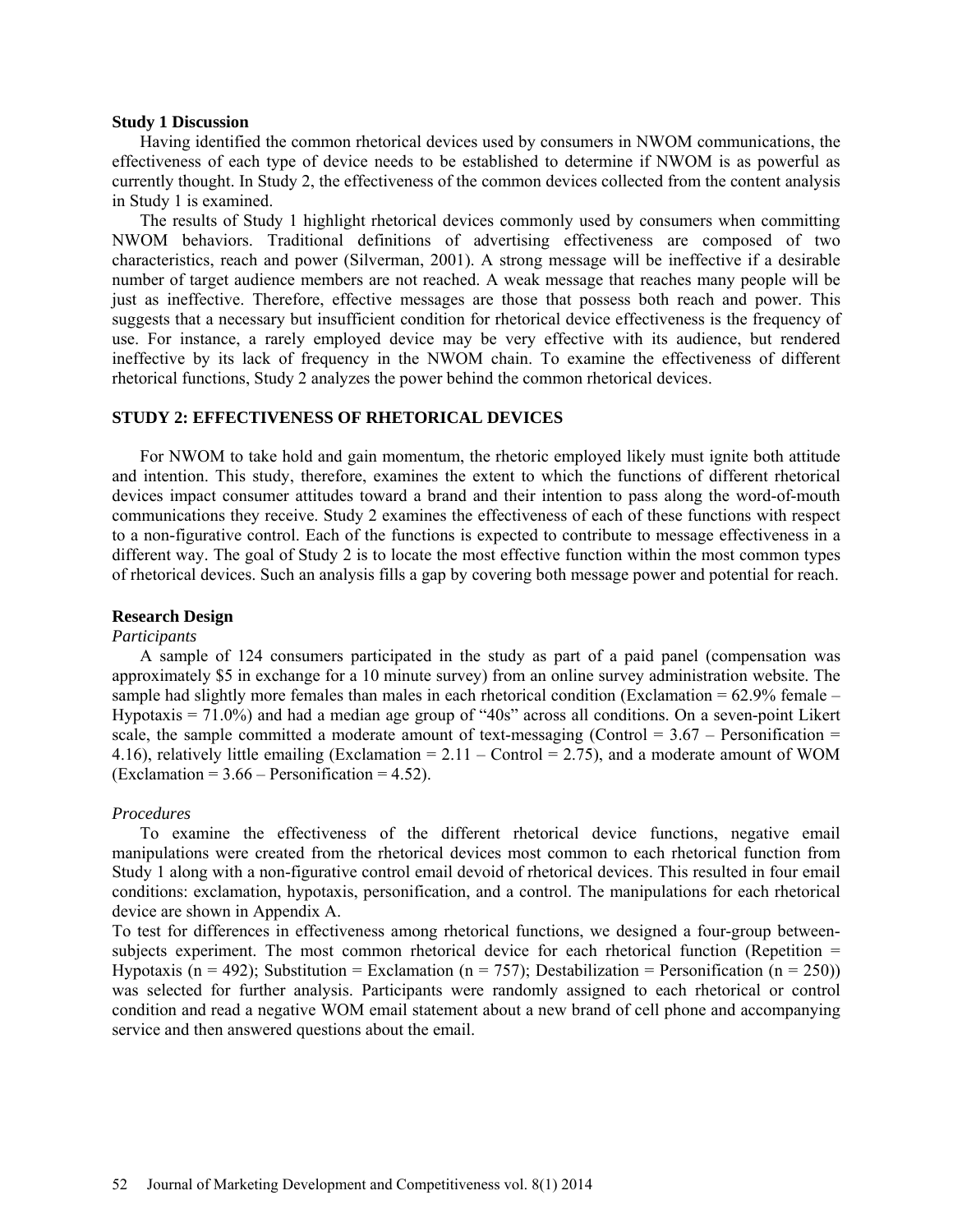#### *Pretest*

A pretest of the manipulations was conducted with 16 professors of English located at universities across the US and maintaining a focus in rhetoric and composition or technical communication. In an online survey, participants were first given explanations of the three types of rhetorical functions drawn from Study 1 along with a fourth function we termed "deflecting," which included dirimens-copulatio (mentioning a balancing or opposing fact) and antonagoge (placing a good point next to a fault). This extra term was used as a comprehension check, as it was not included in any of the manipulated email statements. Participants were then shown each email and asked to rate the degree to which each email represented the implanted functions on a seven-point semantic differential scale  $(1 = not at all$ representative; 7 = very representative). The order of emails was randomized to reduce potential order effects. The comprehension check yielded no higher than a response of two for the representativeness of "deflecting" in any of the emails. Thus, the pretest supports the adequacy of the rhetorical manipulations.

## *Scales*

All behavioral constructs were measured on seven-point Likert scales ( $1 = \text{Very Unlikely}; 7 = \text{Very}$ ) Likely). Negative word-of-mouth intentions were measured by two items – "Say negative things to others about Lodi" and "Say negative things to others about the xtreme." Search intentions were measured by three items – "Go to lodixtreme.com," "Look for more information about Lodi," and "Look for more information about the xtreme." Purchase intentions were measured by four items – "Consider buying from Lodi," "Consider buying an xtreme," "Buy from Lodi," and "Buy an xtreme."

#### **Results**

To determine the most effective and least effective rhetorical functions, a MANOVA was run first on NWOM, search, and purchase intentions with device type as the independent variable. The MANOVA was significant ( $\lambda = .77$ , F(9, 299.50) = 3.82,  $p < .001$ ), indicating the presence of at least one significant univariate effect. Univarite tests showed that NWOM  $(F(3, 124) = 5.99, p < .001)$  offered significant differences, while search  $(F(3, 124) = .437, p > .72)$  and purchase  $(F(3, 124) = .643, p > .58)$  intentions failed to exhibit significance differences. To assess the order of effectiveness among the devices individual t-tests were conducted on NWOM. The results of these analyses are presented in Table 2.

|                 | Negative      |     |            |            |
|-----------------|---------------|-----|------------|------------|
| Rhetorical      | Word-of-Mouth |     | Search*    | Purchase*  |
| Device          | Intentions    |     | Intentions | Intentions |
| Exclamation     | 4.07          | abc | 3.49       | 2.57       |
| $(n=31)$        | (1.71)        |     | (2.10)     | (1.79)     |
| <b>CONTROL</b>  | 2.65          | a   | 3.05       | 2.42       |
| $(n=31)$        | (1.71)        |     | (1.77)     | (1.51)     |
| Personification | 2.27          | h   | 2.95       | 2.22       |
| $(n=31)$        | (1.32)        |     | (1.96)     | (1.27)     |
| Hypotaxis       | 2.00          | C   | 2.83       | 2.08       |
| $(n=31)$        | (1.13)        |     | (1.65)     | 1.29       |
|                 |               |     |            |            |

#### **TABLE 2 EFFECTIVENESS RESULTS**

Difference is significant at  $p < .05 = a$ 

Difference is significant at  $p < .01 = b$ 

Difference is significant at  $p < .001 = c$ 

\*No significant differences in the means.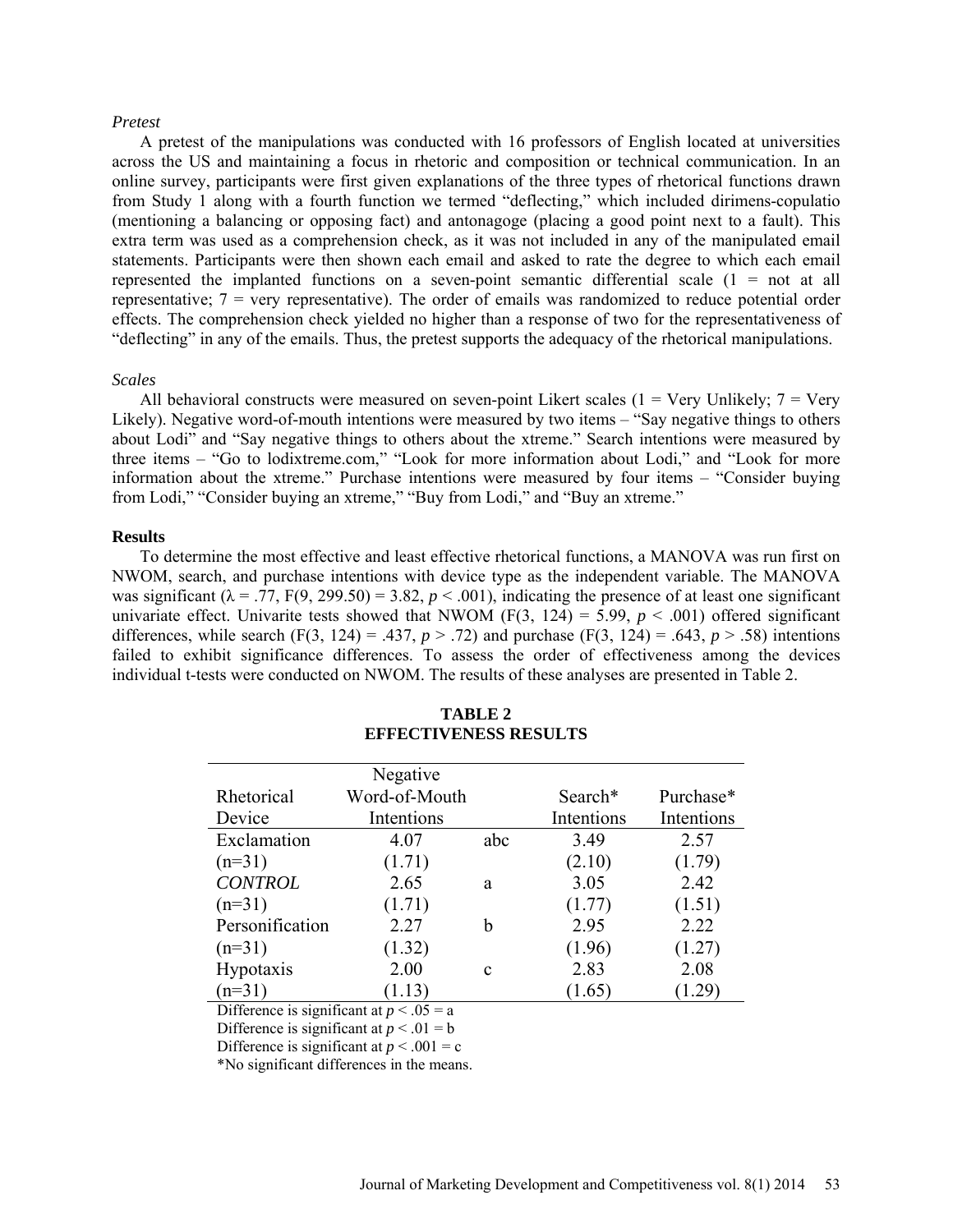The results suggest an order of effectiveness for intent to transmit further NWOM. Specifically, exclamation is significantly more effective than all other forms of figurative or non-figurative device. This suggests that substitution is perhaps the most effective means of convincing consumers to pass along word-of-mouth. In addition, both personification and hypotaxis are not significantly different than the non-figurative control and actually exhibit lower mean intentions to pass along the message. This suggests that repetition and destabilization are no more effective than non-figurative language. Hence, order of complexity and gradient of deviation do not necessarily combine to enhance message effectiveness. Rather, it seems that a high gradient of deviation with low complexity is perhaps optimal. Such a finding is consistent with the literature on self-esteem, which suggests that most people enjoy moderate challenges (e.g., decoding and encoding language substitutions) (cf. Payne, Youngcourt, and Beaubien, 2007). Too little challenge is just as likely to fail as too much challenge.

#### **Study 2 Discussion**

Study 2 highlights the importance of rhetorical device and function in generating intentions to retransmit negative WOM messages. Specifically, the findings indicate that consumers are more likely to retransmit negative messages when they contain a substitution function device such as exclamation. Having identified rhetorical devices tied to effective NWOM, we now turn our attention to reducing its spread and impact. Study 3 examines the impact of inoculation efforts on effective and ineffective rhetorical devices to determine if inoculation attempts are likely to diminish NWOM retransmission or likely to exacerbates such problems.

## **STUDY 3: INOCULATION EFFECTS**

## **Research Design**

## *Participants*

A sample of 120 students participated in an online experiment in exchange for extra credit in a marketing class at a large Southwestern U.S. university. Each condition included approximately the same percentage of females (40.0-56.7%) with median age groups ranging from 20s-30s. Participants in each group committed relatively high amounts of text-based communication through texting (means = 6.07-  $(6.70)$  and emailing (means =  $(6.57-6.75)$ ). In addition, use of social media (means = 4.83-5.67) and committing of word-of-mouth (means = 5.53-6.27) were also high. Frequency was measured on a sevenpoint Likert scale (1 = never; 7 = very frequently). Participants were randomly assigned to study conditions by random numbers. As a result, demographics of participants for each condition were well matched on gender, age, and behaviors.

#### *Procedures*

Study 3 utilizes a 2 (exclamation v. hypotaxis)  $x$  2 (inoculated v. not inoculated) full factorial between-subjects design to test Hypotheses 3a-3c regarding the effectiveness and potential for perpetuation of NWOM given the presence or absence of an inoculation. The inoculation and control conditions via social media are shown in Appendix B. Inoculation was manipulated by altering the headline story in the middle of the screen. Those in the inoculation condition viewed a headline about trouble with a fictitious company's new phone. Those in the control condition saw the real headline of the day pertaining to a devastating earthquake in Haiti. A negative headline was used to avoid potential confounds due to positive, neutral, or negative stories. A test of 46 undergraduates revealed that both headlines were perceived as negative and that the control headline was not significantly more negative than the inoculation headline  $(p > 0.15)$ . Each was asked to imagine that this was the homepage of a social media site they recently joined and to read the page as though it was their homepage. A check of familiarity indicated that none of the respondents maintained an account with this specific social media outlet.

Following a series of questions on social media usage related to a different study, participants were asked to imagine that sometime later they received one of the two NWOM messages. Half of the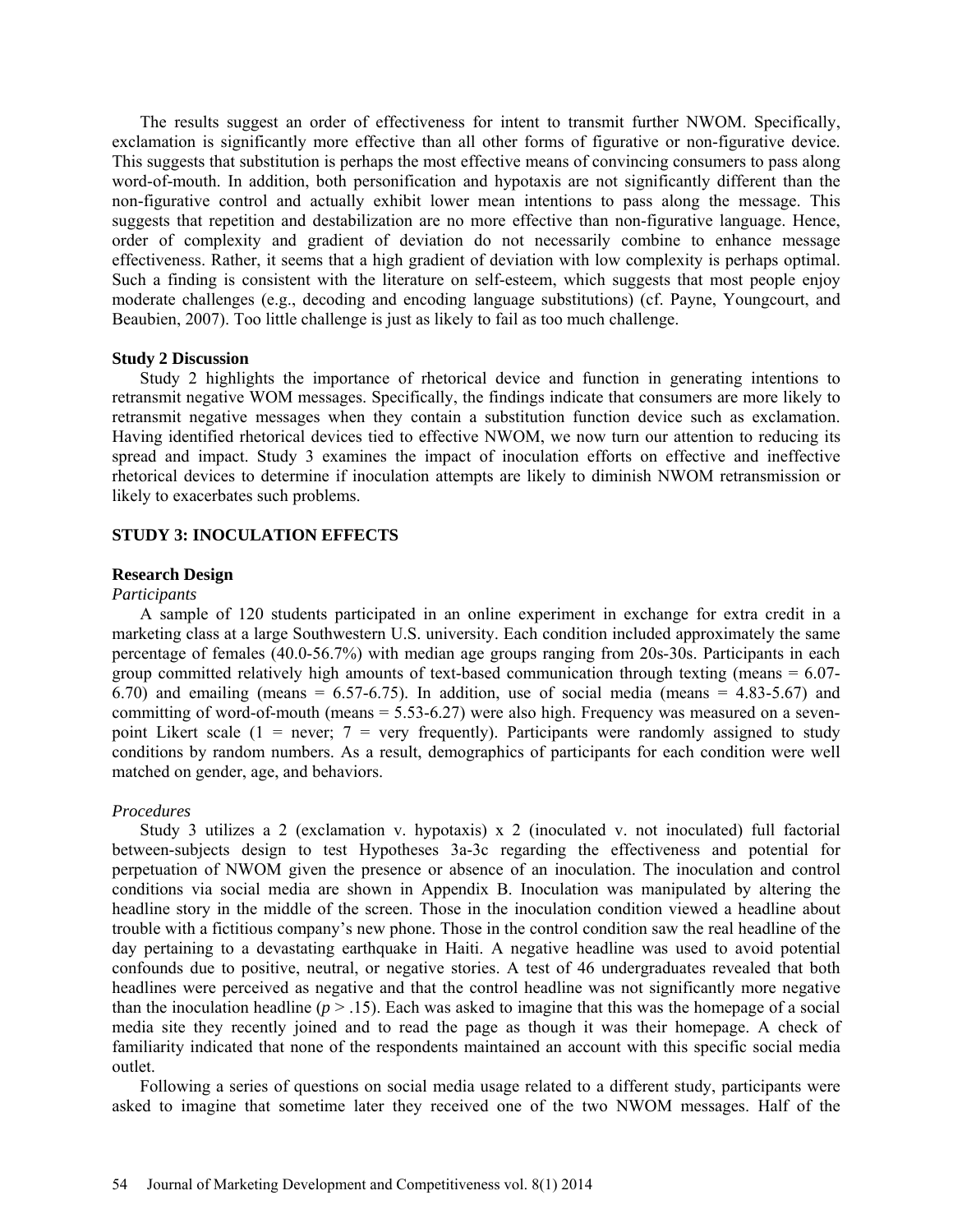participants then viewed a NWOM message in hypotaxis form, while the remaining participants saw a NWOM message in exclamation form. After viewing the NWOM messages, participants responded to a questionnaire about intentions to commit NWOM, search, and purchase, as well as demographic information.

#### **Results**

A MANOVA was first conducted to account for any potential familywise error. The results of the MANOVA were significant for the main effect of device type ( $\lambda = .92$ ,  $p < .02$ ), the main effect of inoculation condition ( $\lambda = .90$ ,  $p < .007$ ), and the interaction between device type and inoculation condition ( $\lambda = .94$ ,  $p < .09$ ), indicating that significant differences existed at the univariate level of analysis. The univariate results are shown in Figures 1-3. A main effect of device type is shown for NWOM (F(1,120) = 3.79, *p* < .06), search (F(1,120) = 10.41, *p* < .002), and purchase (F(1,120) = 4.10, *p*  $<$  0.05) intentions. A main effect for inoculation condition is also shown for NWOM (F(1,120) = 12.44, *p*  $(5.001)$ , search (F(1,120) = 6.95, *p* < .01), and purchase (F(1,120) = 5.56, *p* < .02) intentions. Consistent with H3, there is a significant interactive effect of device type and inoculation condition on NWOM  $(F(1,120) = 3.11, p \le 0.08)$ , search  $(F(1,120) = 6.54, p \le 0.02)$ , and purchase  $(F(1,120) = 5.05, p \le 0.03)$ intentions.



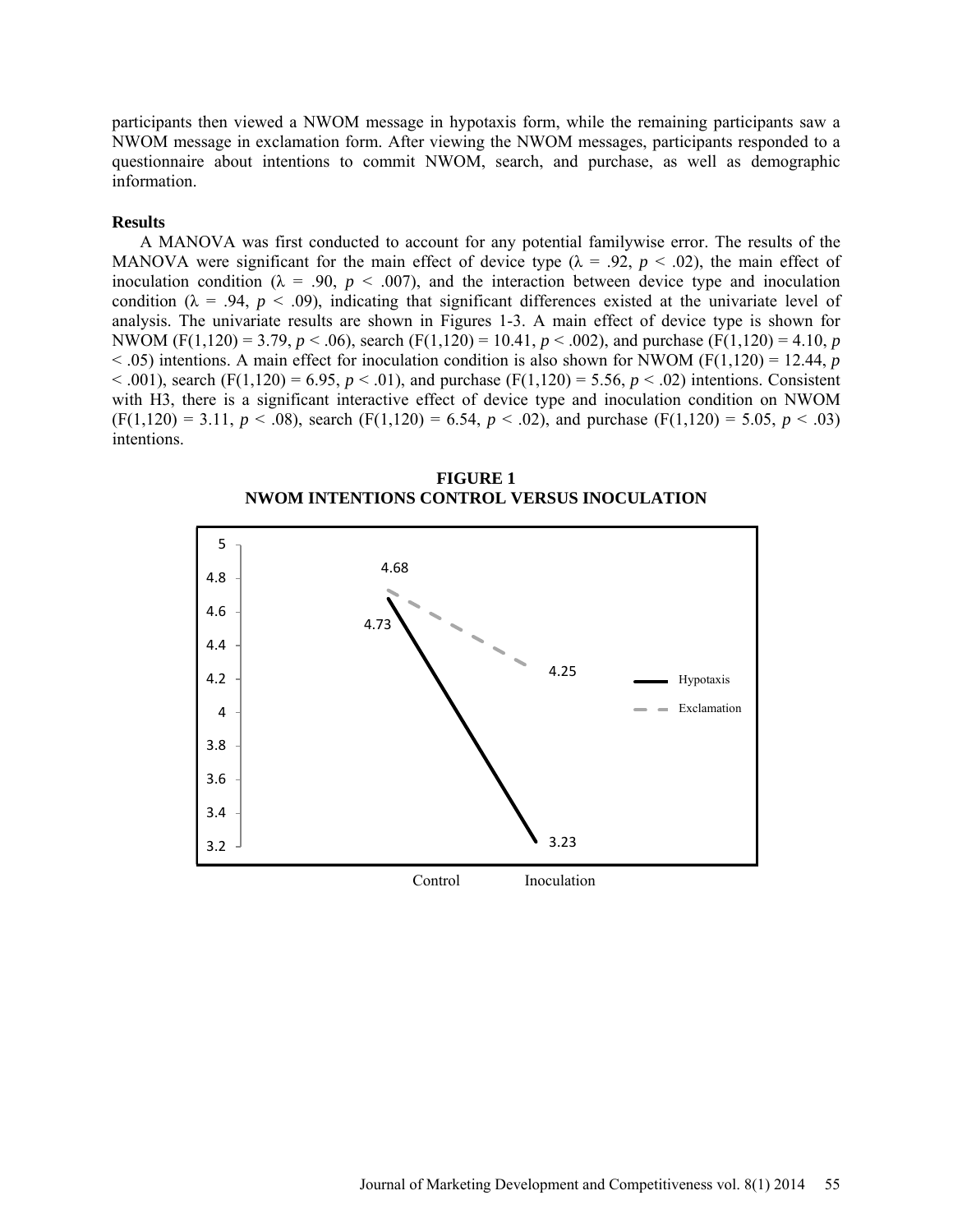**FIGURE 2 SEARCH INTENTIONS CONTROL VERSUS INOCULATION**



**FIGURE 3 PURCHASE INTENTIONS CONTROL VERSUS INOCULATION**



## **Study 3 Discussion**

Study 3 demonstrates that inoculation is capable of limiting some of the ill effects of NWOM given the use of repetitious rather than substitutive rhetorical devices. This suggests that the form of the NWOM message is not only important in creating and spreading NWOM (Study 2 findings), but also that it is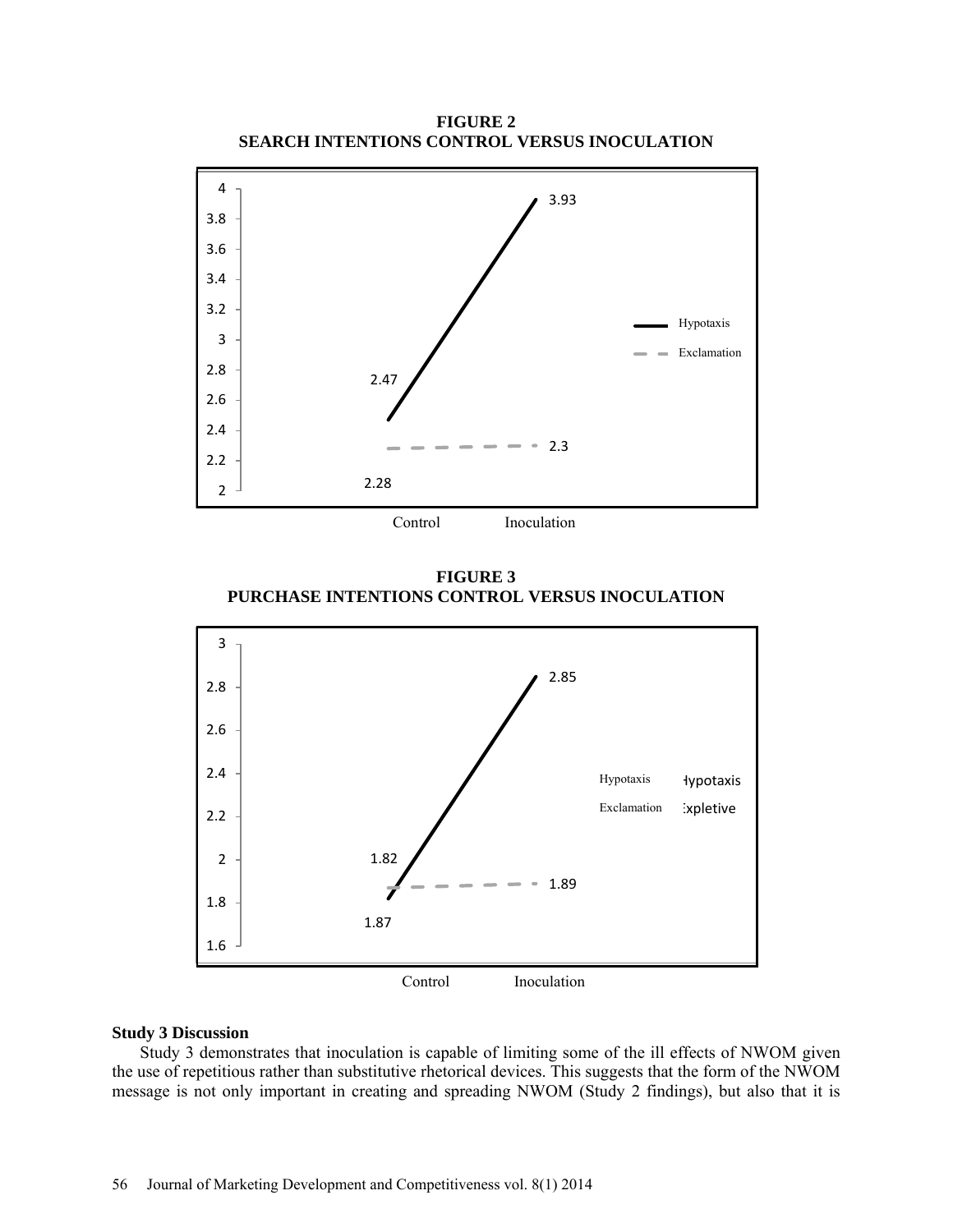important in limiting it. Specifically, inoculation is shown to reduce the likelihood of negative behaviors (i.e., intent to commit NWOM) and increases the likelihood of positive behaviors (i.e., search and purchase intentions) when NWOM is constructed as a scheme rather than as a trope.

## **GENERAL DISCUSSION**

The findings from these three studies highlight the effectiveness of different types of rhetorical devices in the spread of NWOM messages and the ability to inoculate consumers against them. The results suggest that repetition devices such as hypotaxis are generally less effective and easier to inoculate against than are substitution devices such as exclamations. Across the second two studies, the results are relatively consistent among behavioral intentions, suggesting not only intent to retransmit NWOM, but also to commit other detrimental behaviors when not inoculated. Taken in aggregate, the results suggest converging evidence across multiple methods regarding the importance of rhetoric in the effectiveness and elimination of NWOM communications.

A critical and perhaps paradoxical finding is the ability of negative information to inoculate consumers against future reception of NWOM. Specifically, this finding suggests that firms may be well advised to propagate weak negative information in the marketplace prior to the introduction of strong and widespread negative information. For example, rather than simply coming clean about quality control problems with the Prius braking system after the fact, Toyota might have preempted the mainstream media and social media barrage that ensued by leaking minor concerns about quality control. Such actions offer firms the chance to appear proactive and trustworthy rather than reactive and concealing in addition to their inoculation benefits.

Many firms also employ professional bloggers and other Internet and social media focused personnel to respond to text-based NWOM campaigns by interacting with consumers online. If misapplied, this proactive strategy may result in only limited gains or even further negative outcomes if personnel do not employ effective rhetorical devices in their attempts to inoculate consumers. As a result, it behooves companies to understand what types of rhetorical devices to use when interacting with consumers online in addition to those employed by consumers.

Theoretically, this research makes two important contributions to the study of consumer behavior. First, the research brings memetic theory to bear on the effectiveness of NWOM communications. Despite its noted importance in other areas of social science, memetic theory is relatively under studied in the marketing literature. The literature and findings suggest how a biological explanation accurately reflects the nature of NWOM retransmission. As such, the results suggest the importance of considering memetic theory in future NWOM research. Second, this research builds on the pioneering work of McQuarrie and Mick (1996) by extending rhetorical theory from messages typically initiated by firms with intentions of positive outcomes (i.e., advertising messages) to consumer-adapted messages that often contain malicious intentions. The results suggest that marketers can limit negative retransmissions to a certain extent through inoculation attempts.

The research results are limited to the extent that an exhaustive set of rhetorical devices was not assessed in Study 2 and Study 3 and, as in the original McQuarrie and Mick (1996) work, the rhetorical devices emphasized resulted from a particular sample within a single culture. Future research might reinvestigate the findings here with samples from other nations. For example, cultures may differ on the extent to which they employ certain rhetorical devices, how often they commit NWOM behaviors, and how easily information inoculates them against future NWOM. There may also be any other number of modifiers that impact the effectiveness of rhetorical devices. Future research should explore other such modifiers to determine which considerations are relevant to the spread of NWOM.

Other differences between the original McQuarrie and Mick (1996) work and this research are also noteworthy. Specifically, a different set of rhetorical devices is identified in this research for consumer retransmission of text-based NWOM than for magazine advertisements. Future research should continue to examine other sources of NWOM (e.g., press releases, comparative advertising, and face-to-face) to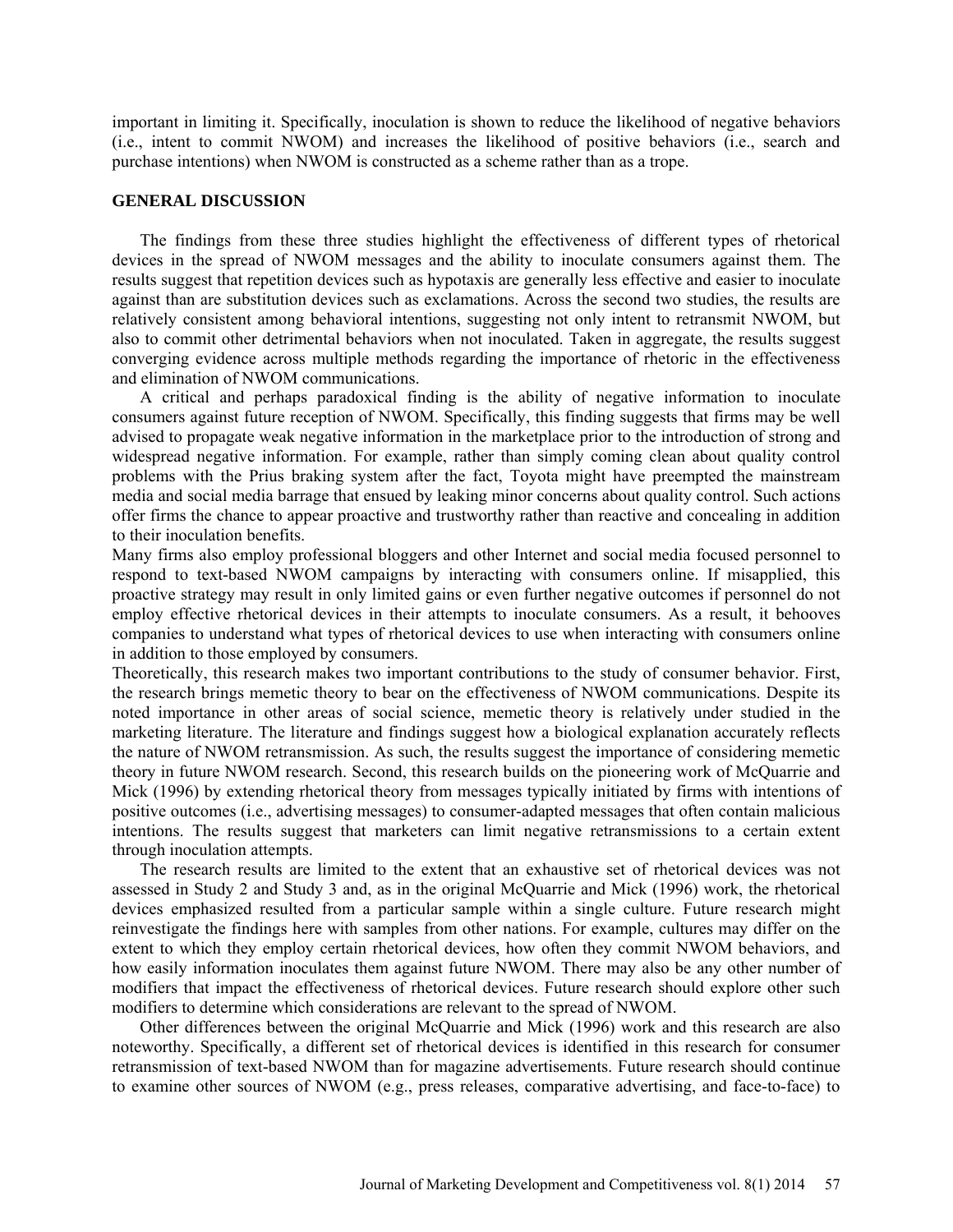determine not only what devices are employed in different situations, but also which are most effective at motivating undesirable behaviors.

In addition, NWOM and advertisements may employ multiple types of rhetorical devices simultaneously. As a result, it may be insightful to gauge interactive effects when combining several forms of devices in the same message as in the case of Mothersbaugh et al. (2002). Future research might therefore examine the extent to which multiple rhetorical devices create more or less effective message retransmission in NWOM communications and whether or not multiple devices generate greater levels of mutation owing to greater diversity in message structures (e.g., Areni, 2002).

A final limitation concerns the negative nature of the WOM investigated in this research. Positive word-of-mouth (PWOM) is also generated by consumers and is sought by marketers to enhance primary marketing efforts at a low cost (Silverman 2001). As a result, similar studies should be undertaken to determine the effectiveness of positive retransmission. Further, as companies would likely benefit from increased PWOM spread, the impacts of transmission detractors such as cognitive load should also be analyzed.

## **REFERENCES**

- Andreasen, A., & Best, A. (1977). Consumers complain Does business respond. *Harvard Business Review*, *55*(4), 93.
- Areni, C.S. (2002). The Proposition-Probability Model of Argument Structure and Message Acceptance. *Journal of Consumer Research*, *29*(2), 168-284.
- Beucke, D., & Lee, L. (2005*).* Dell finds itself in blog hell*. Business Week, 3949*(September 5)*,* 13*.*
- Brown, J., Broderick, A., & Lee, N. (2007). Word of mouth communication within online communities: Conceptualizing the online social network. *Journal of Interactive Marketing*, *21*(3), 2-20.
- Cooper, O. (2010). Tailor-made inoculation protects against new strains. *Poultry World*, *164*(4), 36-37.
- Dawkins, R. (1989). *The Selfish Gene*, New York: Oxford University Press.
- DeCarlo, T.E., Laczniak, R.N., Motley, C.M., & Ramaswami, S. (2007). Influence of Image and Familiarity on Consumer Response to Negative Word-of-Mouth Communication About Retail Entities. *Journal of Marketing Theory & Practice*, *15*(1), 41-51.
- Difonzo, N., Bordia, P., & Rosnow, R.L. (1994). Reining in Rumors. *Organizational Dynamics*, *32*(1), 47-62.
- Foulkes, A.S., & De Gruttola, V. (2003). Characterizing classes of antiretroviral drugs by genotype. *Statistics in Medicine*, *22*(16), 2637-2655.
- Gelb, B.D. (1997). Creating "Memes" While Creating Advertising. *Journal of Advertising Research*, *37*(6), 57-59.
- Goldenberg, J., Libai, B., & Muller, E. (2001). Talk of the Network: A Complex Systems Look at the Underlying Process of Word-of-Mouth. *Marketing Letters*, *12*(3), 211-223.
- Ha, Y.W., & Hoch, S.J. (1989). Ambiguity, Processing Strategy, And Advertising-Evidence Interactions, *Journal of Consumer Research*, *16*(3), 354-360.
- Harris, R.A. (2002). *Writing With Clarity and Style: A Guide to Rhetorical Devices for Contemporary Writers*, Glendale, CA: Pyrczak Pub.
- Luo, X. (2009). Quantifying the Long-Term Impact of Negative Word of Mouth on Cash Flows and Stock Prices, *Marketing Science*, *28*(1), 148-165.
- McGuire, W.J. (1962). Persistence of the resistance to persuasion induced by various types of prior belief defenses. *Journal of Abnormal and Social Psychology*, *63*, 241-248.
- McQuarrie, E.F., & Mick, D.G. (1996). Figures of rhetoric in advertising language. *Journal of Consumer Research*, *22*(4), 424-438.
- McQuarrie, E.F., & Mick, D.G. (1999). Visual rhetoric in advertising: Text-interpretive, experimental, and reader-response analyses. *Journal of Consumer Research*, *26*(1), 37-54.
- McQuarrie, E.F. & Mick, D.G. (2003). Visual and verbal rhetorical figures under directed processing versus incidental exposure to advertising. *Journal of Consumer Research*, *29*(4), 579-587.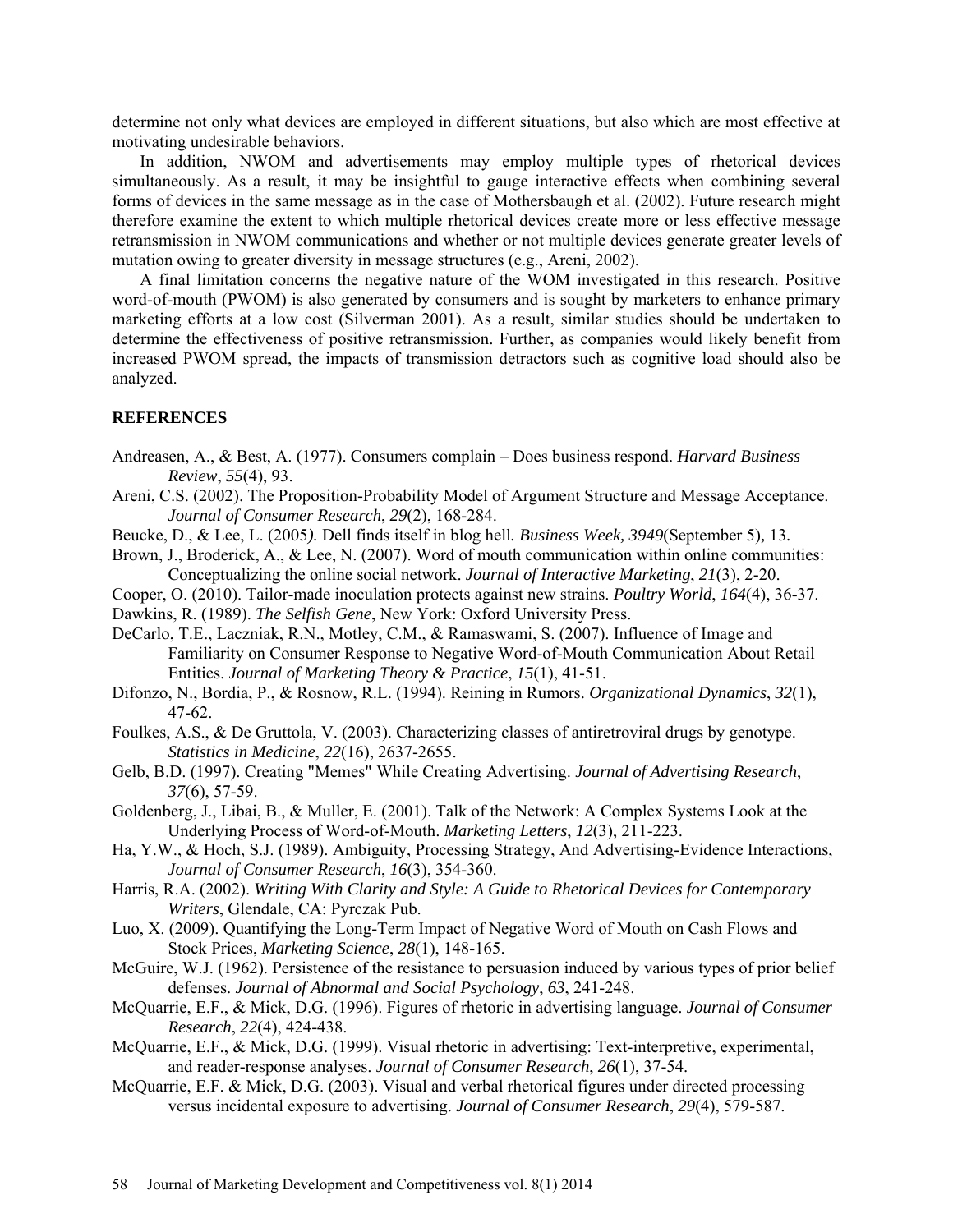- Mick, D.G. (1992). Levels of Subjective Comprehension in Advertising Processing and their Relations to Ad Perceptions. *Journal of Consumer Research*, *18*(2), 411-424.
- Mothersbaugh, D.L., Huhmann, B.A., & Franke, G.R. (2002). Combinatory and Separative Effects of Phetorical Figures on Consumers' Effort and Focus in Ad Processing. *Journal of Consumer Research*, *28*(4), 589-602.
- Murray, K.B. (1991). A Test of Services Marketing Theory: Consumer Information Acquisition Activities. *Journal of Marketing*, *55*(1), 10-25.
- Myers-Levy, J., & Sternthal, B. (1993). A Two-Factor Explanation of Assimilation and Contrast Effects. *Journal of Marketing Research*, *30*(3), 359-368.
- Nasco, S.A., & Bruner II, G.C. (2007). Perceptions and Recall of Advertising Content Presented on Handheld Mobile Devices. *Journal of Interactive Advertising*, *7*(2), 1-22.
- Obermiller, C., & Spangenberg, E.R. (2000). On the Origin and Distinctness of Skepticism toward Advertising. *Marketing Letters*, *11*(4), 311-322.
- Payne, S.C., Youngcourt, S.S., & Beaubien, J.M. (2007). A Meta\_Analytic Examination of the Goal Orientation Nomological Net. *Journal of Applied Psychology*, *92*(1), 128-150.
- Phelps, J.E., Lewis, R., Mobilio, L., Perry, D., & Raman, N. (2004). Viral Marketing or Electronic Wordof-Mouth Advertising: Examining Consumer Responses and Motivations to Pass Along Email. *Journal of Advertising Research*, *44*(4), 333-348.
- Pollio, H., Smith, R.M.K., & Pollio, M.R. (1990). Figurative Language and Cognitive Psychology. *Language and Cognitive Processes*, *5*(2), 141-167.
- Saad, G., & Peng, A. (2006). Applying Darwinian Principles in Designing Effective Intervention Strategies: The Case of Sun Tanning. *Psychology & Marketing*, *23*(7), 617-638.
- Scott, L.M. (1994). Images in Advertising: The Need for a Theory of Visual Rhetoric. *Journal of Consumer Research*, *21*(3), 252-273.
- Silverman, G. (2001). *How to Trigger Exponential Sales Through Runaway Word of Mouth*, New York: AMACOM.
- Skurnik, I. (2005). Rumors, Refutations, and Conflicts of Interest: Problems in Dealing With Unreliable Information. *Advances in Consumer Research*, *32*(1), 274-276.
- Sujan, M. (1985). Consumer Knowledge: Effects on Evaluation Strategies Mediating Consumer Judgments. *Journal of Consumer Research*, *12*(1), 41-49.
- Toncar, M., & Munch, J. (2001). Consumer responses to tropes in print advertising. *Journal of Advertising*, *30*(1), 55-65.
- Valencia, H. (1983). Point of View: Avoiding Hispanic Market Blunders. *Journal of Advertising Research*, *23*(6), 19-22.
- Villanueva, J., Yoo, S., & Hanssens, D.M. (2008). The Impact of Marketing-Induced Versus Word-of-Mouth Customer Acquisition on Customer Equity Growth. *Journal of Marketing Research*, *45*(1), 48-59.
- Von Wangenheim, F., & Bayón, T. (2007). The chain from customer satisfaction via word-of-mouth referrals to new customer acquisition. *Journal of the Academy of Marketing Science*, *35*(2), 233- 249.
- Wagner, T., Lutz, R.J., & Weitz, B.A. (2009). Corporate Hypocrisy: Overcoming the Threat of Inconsistent Corporate Social Responsibility Perceptions. *Journal of Marketing*, *73*(6), 77-91.
- Ward, J., & Gaidis, W. (1990). Metaphor In Promotional Communication: A Review of Research on Metaphor Comprehension and Quality. *Advances in Consumer Research*, *17*(1), 636-642.
- Yufan, W., & Ardley, B. (2007). Brand Strategy and Brand Evolution: Welcome to the World of the Meme. *Marketing Review*, *7*(3), 301-310.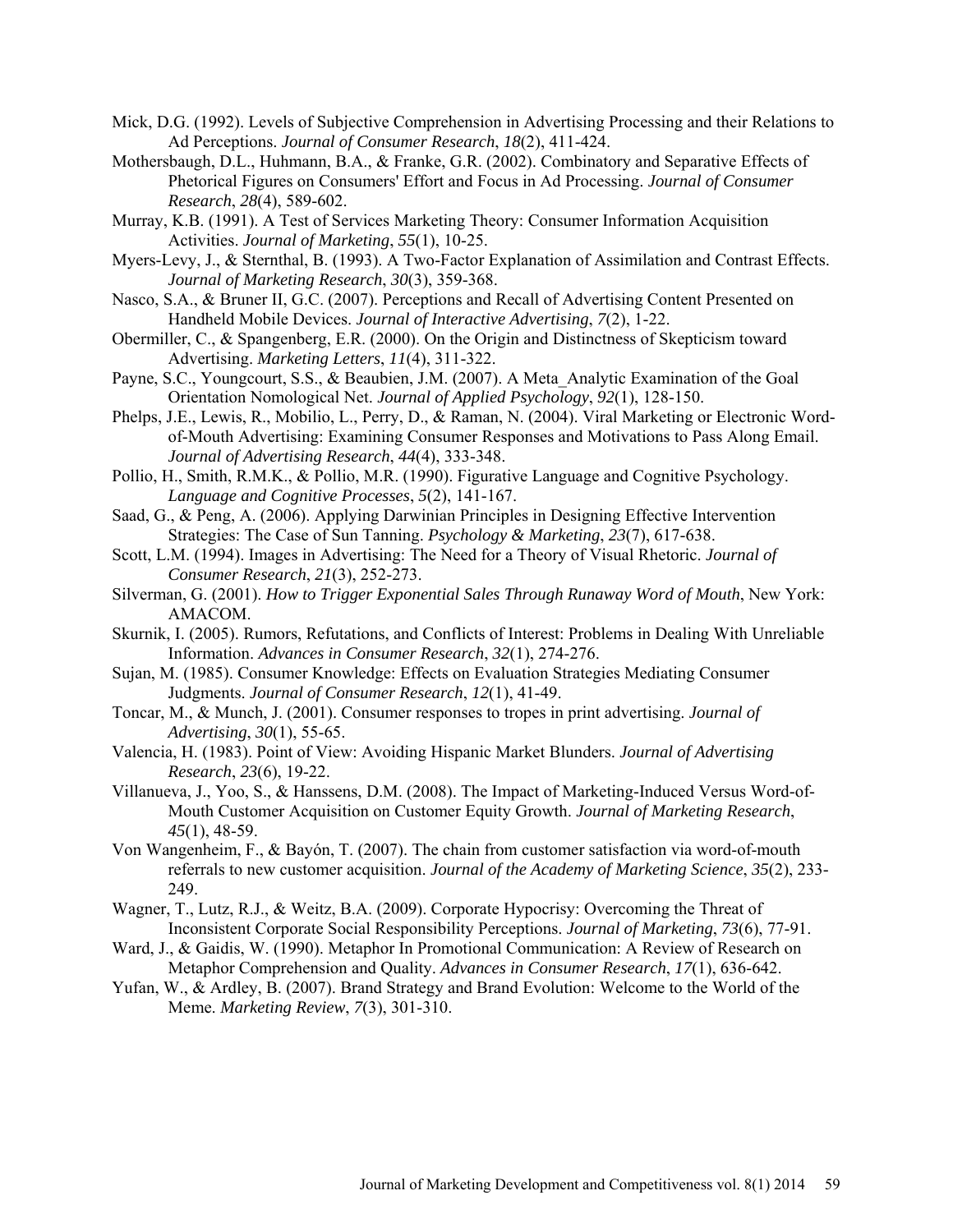## **APPENDIX A: RHETORICAL DEVICE MANIPULATIONS**

## **Exclamation**

Hey! Check out this (TERRIBLE!) new phone by Lodi. It has so few capabilities and it comes with bad service too. Check out the website about it at thelodixtremestinks.com. Enjoy!

## **Control**

I thought that you would enjoy this site about the new phone by Lodi. It is called the xtreme. It shows all of its poor features. It talks about the bad service. See for yourself at thelodixtremestinks.com.

## **Hypotaxis**

Lodi recently came out with a new phone because their market share was slipping. It seems like another bad idea, as it does not have many features. Also, the service looks bad. So you should check out thelodixtremestinks.com.

## **Personification**

The new phone by Lodi is so stupid. It suffers from a lack of service too. Check out this crazy website about it and let me know what you think. thelodixtremestinks.com.